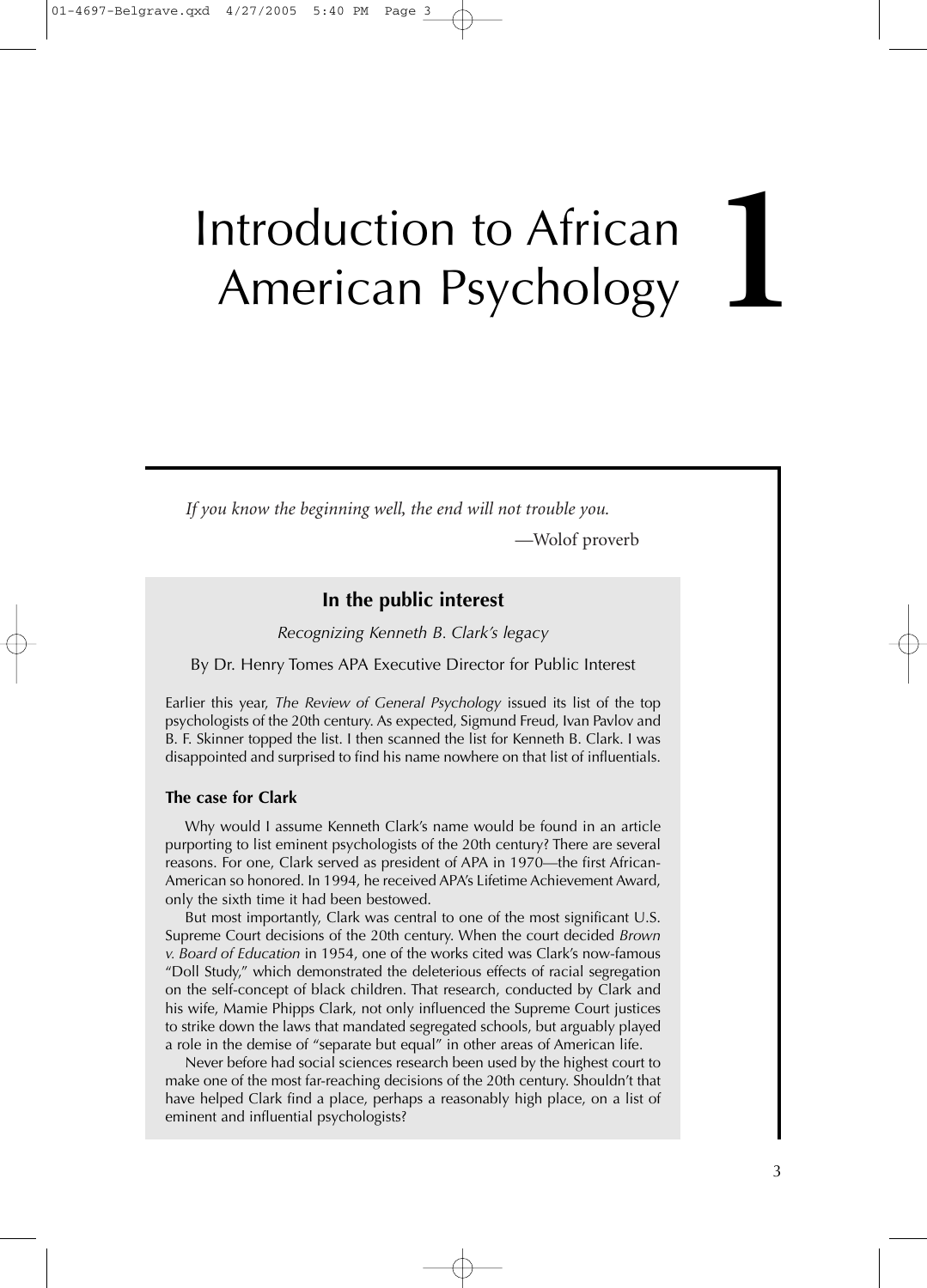#### **How did this happen?**

The method used by the *Review of General Psychology* survey to generate the list of notables provides some clues as to how Clark was omitted. It relied heavily on the number of times an author was cited in journals and textbooks and on a survey of a sample of American Psychological Society members. Other factors were also taken into consideration, such as National Academy of Sciences membership, serving as APA president and being a recipient of the APA Distinguished Scientific Contribution Award. These criteria, particularly the number of journal and textbook citations, possibly worked against Clark. Certainly he was not short on honors and awards.

Still puzzled by his omission, I sought information about Clark from the Library of Congress, which, as it turned out, had quite a bit—168,500 items derived from publications, speeches, work papers and more that spanned 196 linear feet and occupied 500 boxes. Even a cursory review of these materials reveals a lot about how Clark spent his time. In addition to psychology, he worked with the National Association for the Advancement of Colored People, the Urban League and other groups involved with the civil rights movement of the 1950s and 1960s. He and his wife were involved in many organizations that benefited the New York community in which they lived.

It is likely that he was one of the most socially active psychologists of the era when minorities, primarily African-Americans, struggled for equal rights and justice in America.

So, after my investigations, the question remains: How could such a distinguished psychologist be omitted from such a list?

There are clearly honors for psychologists whose works are cited by others—that is how the discipline advances. But there are some acts and ideas that cannot be ascertained by numbers. Eminence may be one of them.

Kenneth Clark and his works, in my opinion, deserve better.

# Introduction, Definition, and Conceptual Frameworks

The preceding article provides a brief narrative of one "eminent" African American psychologist and makes a convincing argument for why Dr. Kenneth Clark should be included as one of the top psychologists of the 20th century. Notably, Dr. Clark's work was a major contributing factor to one of the most significant U.S. Supreme Court decisions of the 20th century, and according to Tomb, he was one of the most socially active psychologists of the era. As we will see in this chapter, several African American psychologists along with Dr. Clark have made significant contributions in the field of psychology and in the wider society.

African American psychology encompasses many topics. In this chapter, we provide definitions and discuss conceptual frameworks for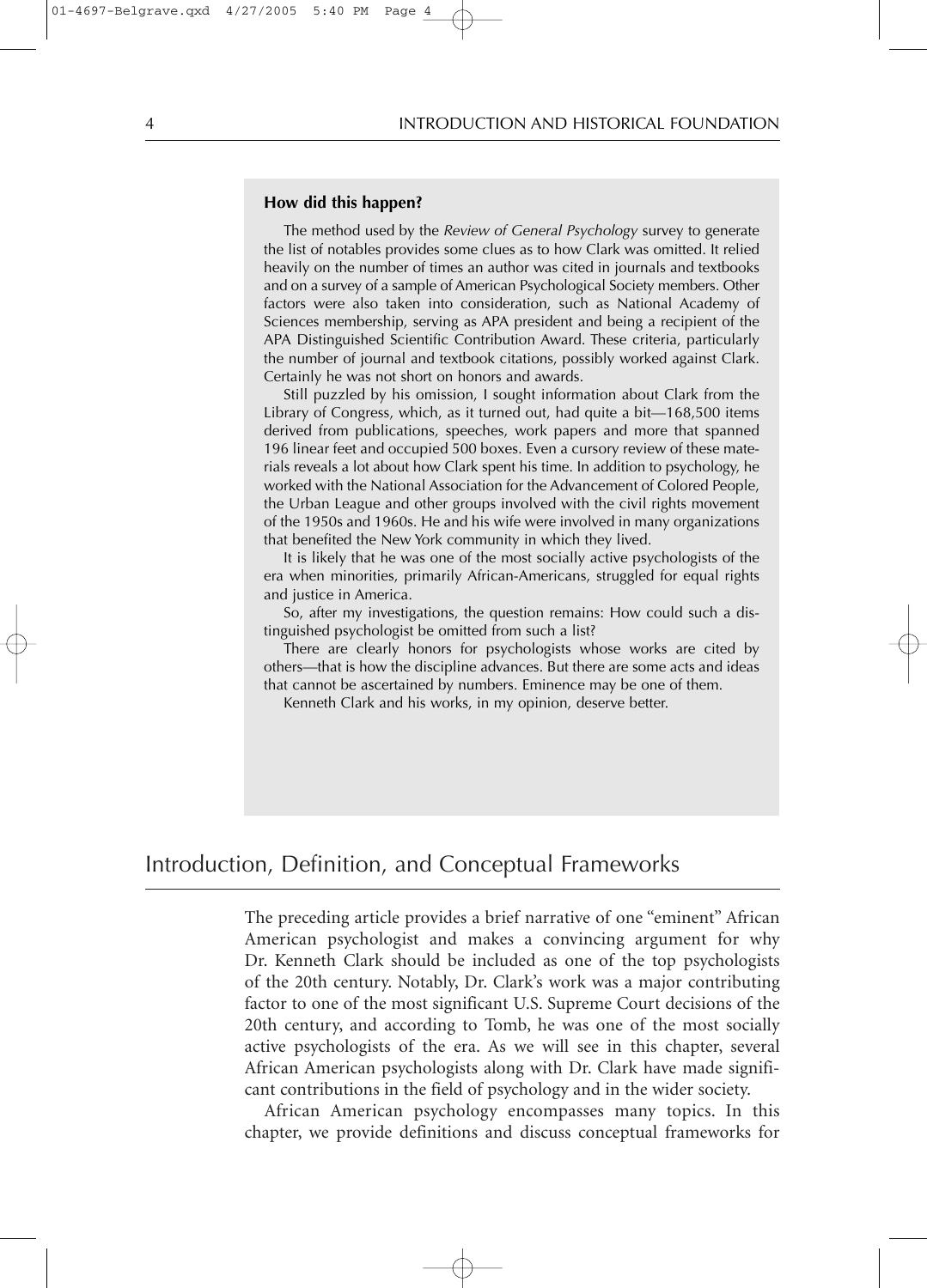studying and understanding African American psychology. Then, we examine historical influences on the study of African American psychology. The contributions of African American psychologists in defining and conceptualizing African American psychology are discussed in a section on self-determination. Following that section, we review the current status of African American psychology. Methodological issues are addressed, and the chapter ends with a summary.

# *WHAT IS AFRICAN AMERICAN PSYCHOLOGY?*

The fields of African American, Black, and African psychology have been defined by several scholars. Baldwin (1986)—a.k.a. Kambon—defines Black psychology this way:

African (Black) Psychology is defined as a system of knowledge (philosophy, definitions, concepts, models, procedures, and practice) concerning the nature of the social universe from the perspectives of African cosmology. Black psychology is nothing more or less than the uncovering, articulation, operationalization, and application of the principles of the African reality structure relative to psychological phenomena. (p. 242)

African American psychology has been studied primarily from two perspectives. The first perspective is that psychological concepts and theories are universal and thus, African Americans can be studied using universal laws and principles. The second perspective, taken from Africentric scholars, is that African American psychology is the psychology of people of African descent and these beliefs and behaviors are central to the study of African Americans. In this book, we use a convergent approach that captures both perspectives.

Baldwin's definition encompasses an Africentric perspective. Africentric psychology is discussed in more detail in Chapter 2. Africentric psychology considers core values, beliefs, and behaviors found among people of African descent and central to understanding African Americans. Likewise, Azibo (1996) considers African American psychology to be African or Black psychology. He writes, "All human life processes including the spiritual, mental, biological, genetic, and behavioral constitutes African psychology" (pp. 6–7). In these definitions, Baldwin and Azibo do not make a distinction between African psychology and African American psychology, arguing that all people with origins in Africa are African.

One way of understanding the two perspectives in the psychology of African Americans is to consider differences between two schools of thought regarding Black/African psychology (Azibo, 1996). One school of thought is pro-Black and the other is pro-Africentric. In contrasting the two, Azibo notes that the pro-Black school of thought has focused on the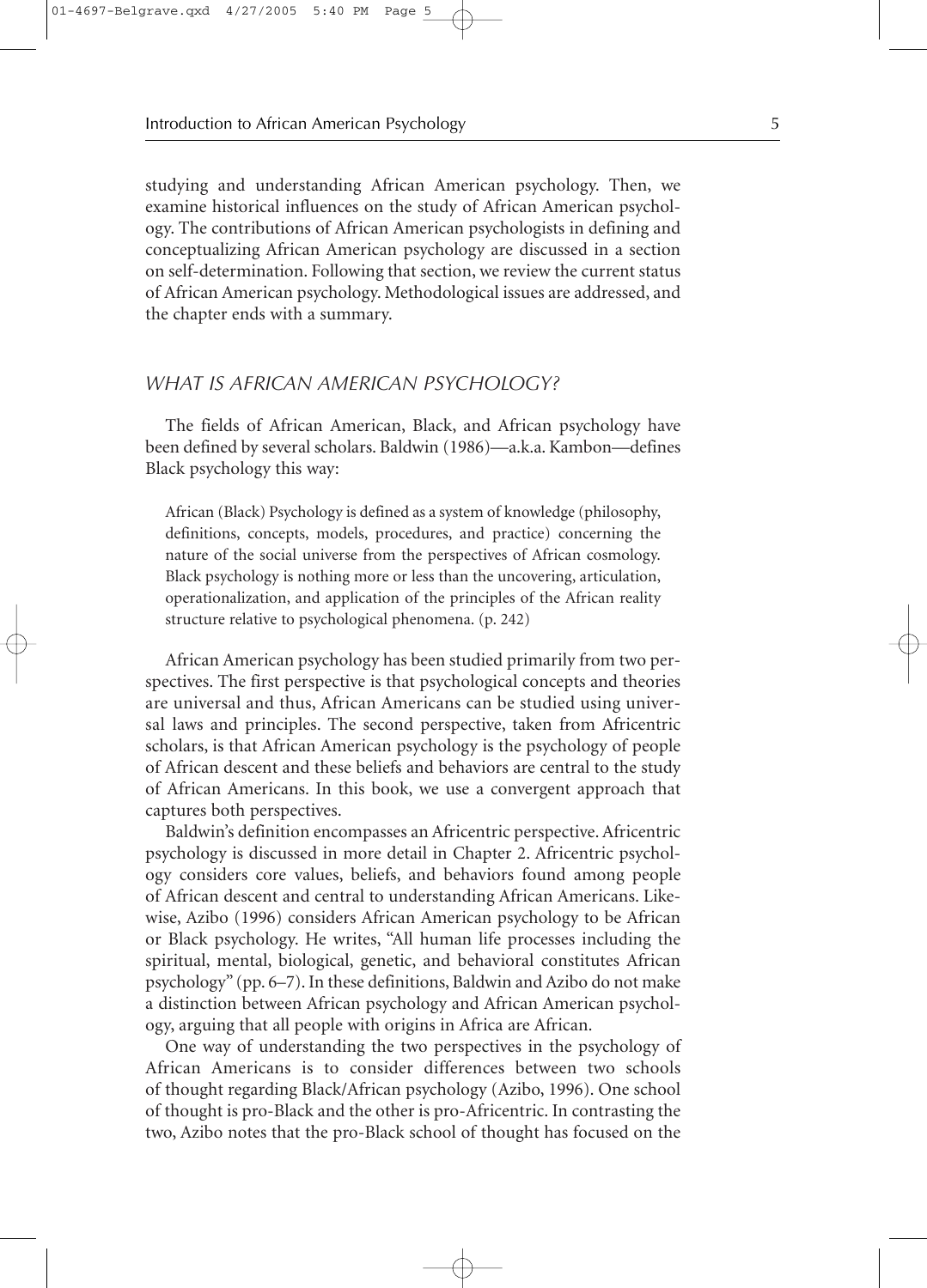African in the U.S. experience and has not used the African structure to provide the patterns for interpreting the experience of African Americans. Although this school of thought has been useful in changing myths about Blacks based on a deficit model, it does not capture the core of the African experiences. To capture the core African experience, Azibo advocates that an Africentric proactive school of thought be taken. This school takes the position that African philosophy is critical to understanding the psychology of Black/African people. To understand African American behavior, one must understand the behavior of Africans.

Baldwin similarly makes a distinction between Black psychology and African psychology (Baldwin, 1991). According to Baldwin, Black psychology was formed as a reactionary to Western psychology. The Black psychological approach concerns itself with the psychological consequence of being Black in America. However, Baldwin argues that because African people preexisted European people as a distinct cultural group, it follows that a distinct African psychology existed, irrespective of when and how it was articulated by social scientists. Baldwin makes the point that indeed Black psychology is African psychology.

Aldelbert Jenkins (1995, 2004) takes a different approach in his study of the psychology of African Americans. Jenkins uses a humanistic perspective taken from Western psychology. A core assumption of the humanistic approach is that African Americans have always been and are currently active, planful, and proactive in shaping their destinies. Jenkins abandons the mechanistic conceptualization that posits that one's behavior is caused by external environmental forces. Instead he maintains that even under the most oppressive situations, individuals make choices and strive to exert some control over their outcomes. Jenkins notes that subtle efforts that have historically and or are currently being made by African Americans are often directed at resisting oppression. These efforts may not be conceived as logical from the perspective of Whites, but they have been useful in helping African Americans define themselves and have made possible an alternative conception of self. Jenkins provides the example of how money spent by a poor African American man on luxury items, such as an expensive car, may be seen as irrational behavior. However, according to Jenkins purchasing an expensive car could be an act of resistance for this individual. A luxury item may help him to define and express a sense of dignity that otherwise would not be obtained from an oppressive environment.

#### **Convergent Perspectives**

There are convergent viewpoints in conceptualizing the psychology of African Americans. Both perspectives acknowledge that African American psychology is a science and, consistent with a Western conceptualization of psychology, it is organized and structured. This means that there is a systematic approach to understanding the psychology of African Americans, although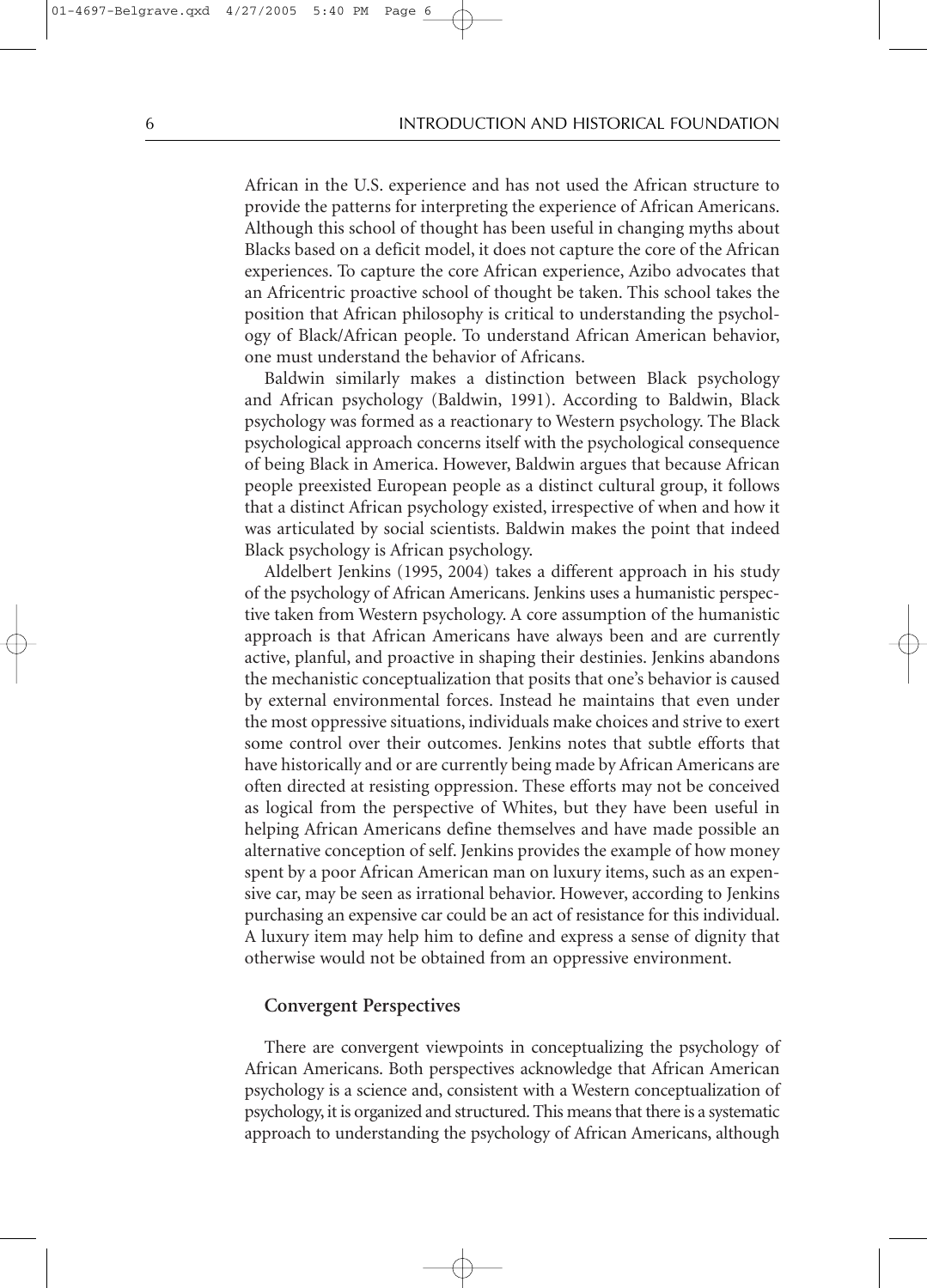there may be disagreement on the methods used for conducting scientific work. Both perspectives consider the scope and content of African or African American psychology to be fairly broad and diverse. African/African American psychology includes the study of behaviors as well as thoughts, feelings, beliefs, attitudes, and ways of interacting and being. All perspectives underscore the importance of self-definition and self-determination. For example, from the perspective of Africentric scholars, self-knowledge is a requisite for achieving well-being. Jenkins's humanistic theory also acknowledges the striving for self-determination and mastery.

#### **African and Western Psychology**

African American psychology can be distinguished from Western psychology, not only by the population studied (i.e., African Americans), but also by the nature of the discipline. Azibo (1996) distinguishes African psychology from Western psychology by its nature and essence. According to Azibo, the essence of African psychology was seen in the practice of the people from Kemit (ancient Egypt, the place of original civilization). The Kemit approach to understanding humans was through self-realization, whereas Western psychology's approach was through domination (Kambon, 1998).

One feature of Western psychology is the importance that is placed on observable behavior. Although Freud's influence made the unconscious a part of the scope of Western psychology, psychology has primarily focused on that which can be observed. The focus on observable behavior is attributed to the great weight that Western psychology has placed on prediction and control of the behavior of people. African psychology considers selfknowledge and intuition to be as important as that which is observable (Grills, 2004; Myers, 1988).

In summary, there is no one definition of African American psychology. The definition depends on the perspective that is taken regarding the influence of African and American/Western cultures on the psychology of African Americans. We acknowledge both African and American influences on behavior.

> Historical Perspective on the Psychological Study of African Americans

#### *ORIGINS OF AFRICAN PSYCHOLOGY*

African American psychology began in ancient Kemit (Egypt), a civilization that began in 3200 B.C. According to Azibo (1996), African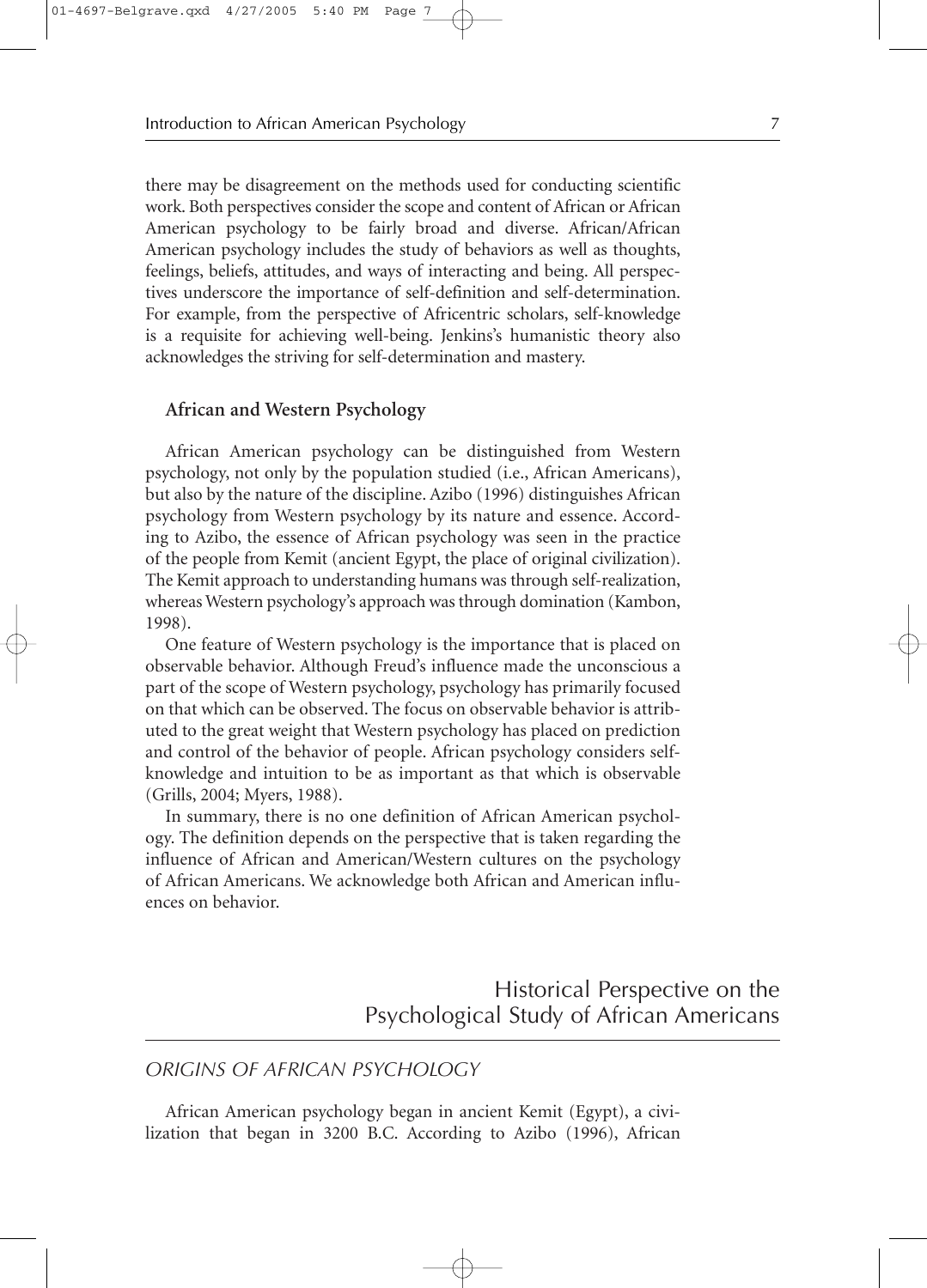psychology can be traced to the period in time in which Africans produced an "organized system of knowledge (philosophy, definitions, concepts, models, procedures, and practice concerning the nature of the social universe" (p. 4). From this perspective, African American psychology preexisted Western psychology. African psychology is discussed in more detail in the next chapter.

## *EUROPEAN SCIENTISTS' CONTRIBUTION TO RACISM*

In 1976, Robert Guthrie published the book, *Even the Rat Was White*. The second edition was published in 1998. This book reviews the contributions of the European scientific community in influencing American psychology and beliefs about Blacks and how Blacks have been studied over the past two centuries. The book illustrates how scientific racism contributed to the perception of the inferiority of Blacks and justification for racism and oppression. Contributions from Guthrie's book are highlighted next.

### **Comparative Studies in Physical Anthropology**

Studies done by physical anthropologists in the late 18th and 19th centuries compared differences in the physical attributes of Blacks and Whites (Guthrie, 1976/1998). These included skin color, hair texture, skull shape and size, facial structure, and posture. Observed differences were always found in favor of the superiority of Whites and the inferiority of Blacks. In studies that looked at skull size as an indicator of intelligence, it was concluded that the Black man's skull and brain were smaller and therefore less complex than the White brain.

In 1898, the Cambridge Anthropological Society began a cooperative venture between psychology and anthropology. When scientists were sent to New Guinea to study the mental attributes of its residents, they concluded that the natives of the South Pacific were inferior to Westerners on all traits, including intelligence. This study was the beginning of studies of racial differences.

#### **Darwin's Survival of the Fittest**

In 1859, Darwin published his theory on the survival of the fittest. The key assumption of this theory was that only the strongest and most intelligent could survive. According to Guthrie (1976/1998), this doctrine greatly influenced American psychology by emphasizing individual differences, an assumption that currently underlies much of the work in psychology. The vast majority of research on African Americans within the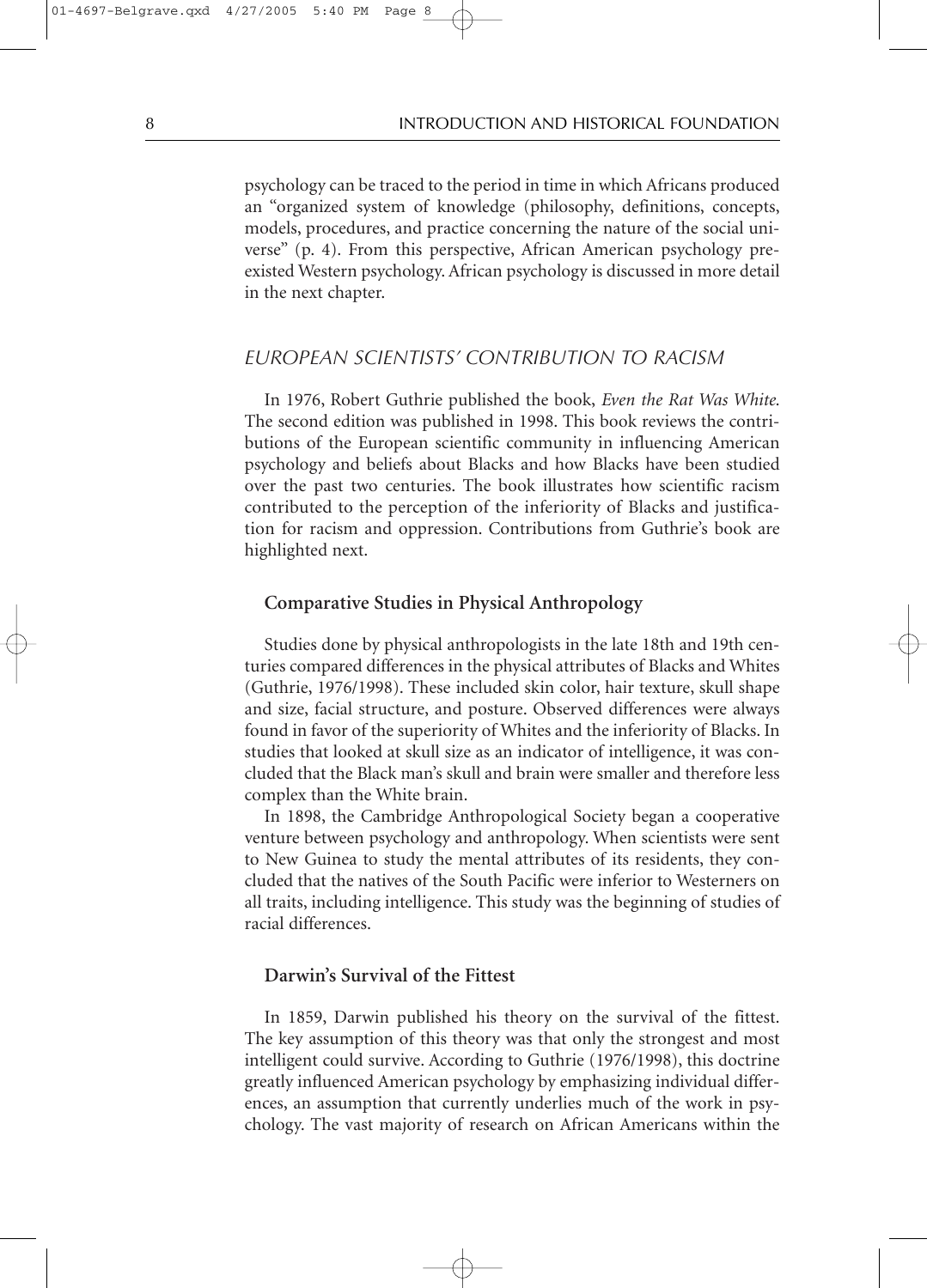field of psychology during the first half of the 20th century looked at individual differences in the psychological attributes of African Americans and Whites. The findings generally showed African Americans to be inferior on individual difference variables.

## **Galton's Eugenics**

Galton's work in the 19th century also contributed to promoting a belief in the racial inferiority of Blacks. Galton's theory was that intelligence and other personality attributes were inherited. If intelligence were inherited, then one would not expect those of lower intelligence to improve in ability (Guthrie, 1976/1998). Galton's theory of eugenics was promoted to improve the race through selective mating and sterilization. The improvement of the human race could be done by genetic control of those who were of inferior intelligence and those who were social deviants. The application of eugenics resulted in Blacks and other ethnic minorities being disproportionately included among those who were inferior and unfit.

# *AMERICAN SCIENTISTS' CONTRIBUTION TO SCIENTIFIC RACISM*

Like their European counterparts, American scientists also conducted research to support the intellectual inferiority of African Americans (Guthrie, 1976/1998). The implication of this research on social policy has adversely affected African Americans.

Jensen's (1969) work on intelligence encouraged the belief that some people were genetically inferior to others. According to Jensen, intelligence was essentially determined at birth, and genetics or inheritance accounted for about 80% of intelligence. Note the similarity between this theory and that of eugenics.

In regard to public policy, a theory that intelligence is predetermined adversely affects people who may need environmental and social supports to improve their conditions. For example, compensatory programs such as Head Start were designed to provide economically disadvantaged children an academic boost prior to beginning school. However, if the reasoning is that intelligence is fixed at birth, there is little that can be done to change one's ability, and compensatory programs are not likely to do much good.

Research on the intellectual inferiority of African Americans is seen in more contemporary times in the work of Hernstein and Murray's (1994) book, *The Bell Curve*. These authors provided data that suggest that intelligence differs among racial groups and that African Americans are at the lowest end of the bell curve. A major point of the book is that most social problems, especially those found among economically and socially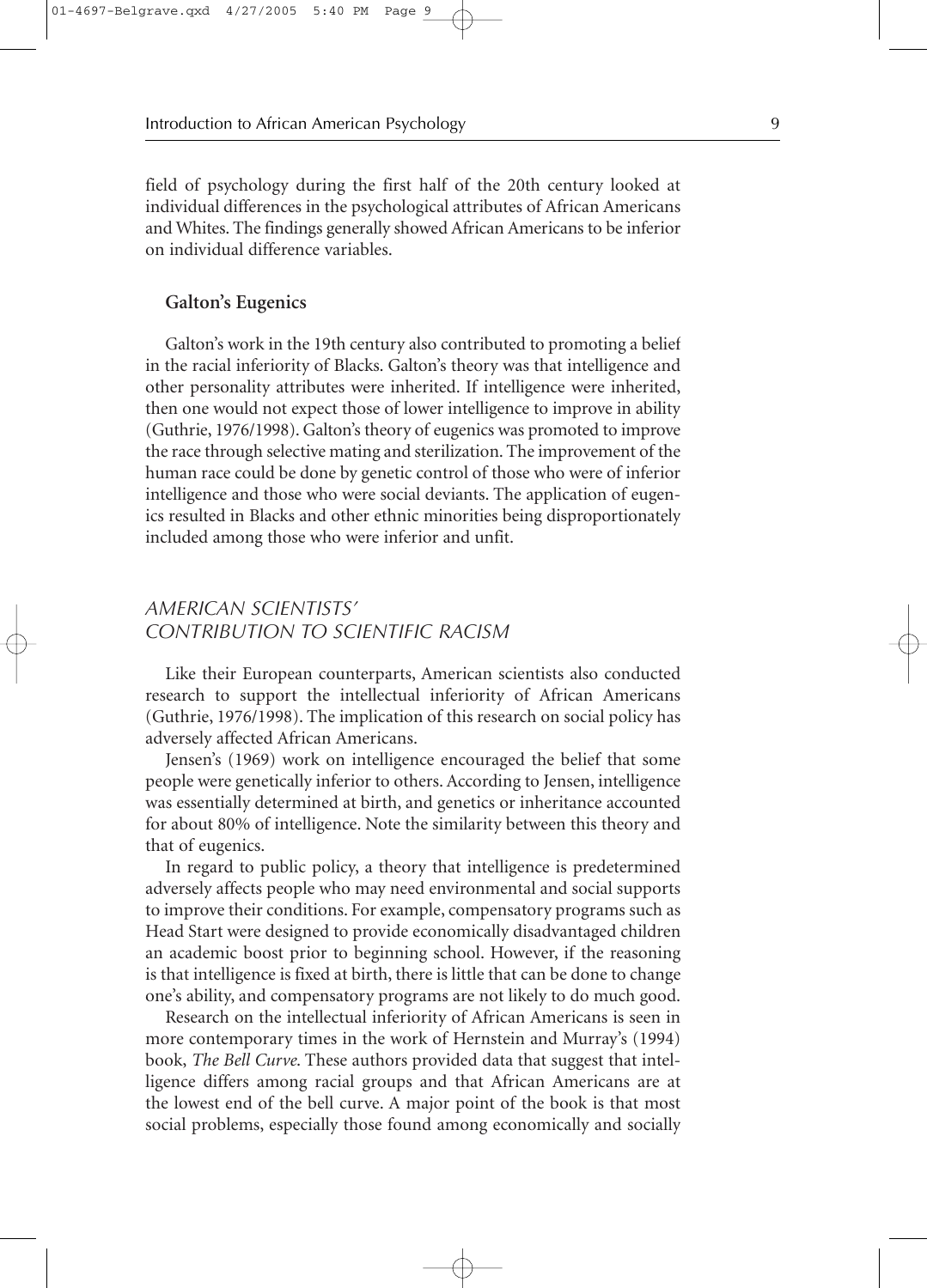marginalized people, cannot be solved because they are linked to intelligence, which is mostly inherited. Therefore, environmental supports put in place to solve these problems will not be useful if the cause of the social problem is due to intelligence that is inherited.

A broad implication of *The Bell Curve* is that the poor, the uneducated, and the unemployed—of whom African Americans constitute a sizeable percentage—will live a life of unproductivity. Social programs cannot help these individuals, due to their lower intelligence (Haynes, 1994). Another implication of *The Bell Curve* is that people who are socially and intellectually inferior cause many of the social problems in this country.

*The Bell Curve* has been subject to intense scrutiny and criticism because of its erroneous assumptions and methodological flaws (Fairchild, 1994; Haynes, 1994). The inference of causality based on correlational data is a major methodological flaw as is the importance given to what an intelligence tests means. That is, to assume that lower intelligence scores cause social problems is erroneous when cross-sectional correlational data are used to make these assumptions. Also, to assume that an intelligence test score is the best indicator of intelligence, adaptability, and general life success is flawed.

### **Intelligence Testing**

Intelligence testing, according to Guthrie (1976/1998), was an important factor in perpetuating scientific racism during the first part of the 20th century. Binet and Spearman were early contributors to scientific racism in that their work on intelligence testing was used to show intellectual differences between Blacks and Whites.

In 1904 Alfred Binet, a French physician, developed the Simon-Binet Scale, the forerunner of the Stanford-Binet test of intelligence that is still in use today. Charles Spearman developed the two-factor theory of intelligence that says that mental tests measure two factors: a general factor and a specific factor. The assumption is that the general factor measures general intellectual capability. The problem with this conception of a general factor of intelligence is that it emphasizes the general intellectual capacity while deemphasizing other mental attributes that may be more contextual or culturally specific (Williams, Williams, & Mitchell, 2004).

The earliest test of racial differences in intelligence was done using the Binet scales in 1912. In this study, Alice Strong measured the intelligence of 225 White children and 1,125 Black children. Black children were also categorized according to skin color (dark, medium, and light). Strong (as quoted in Guthrie, 1976/1998) noted that the "colored children excelled in rote memory . . . however, they are inferior in aesthetics judgment, observation, reasoning, motor control, logical memory, use of words, resistance to suggestion, and in orientation or adjustment to the institutions and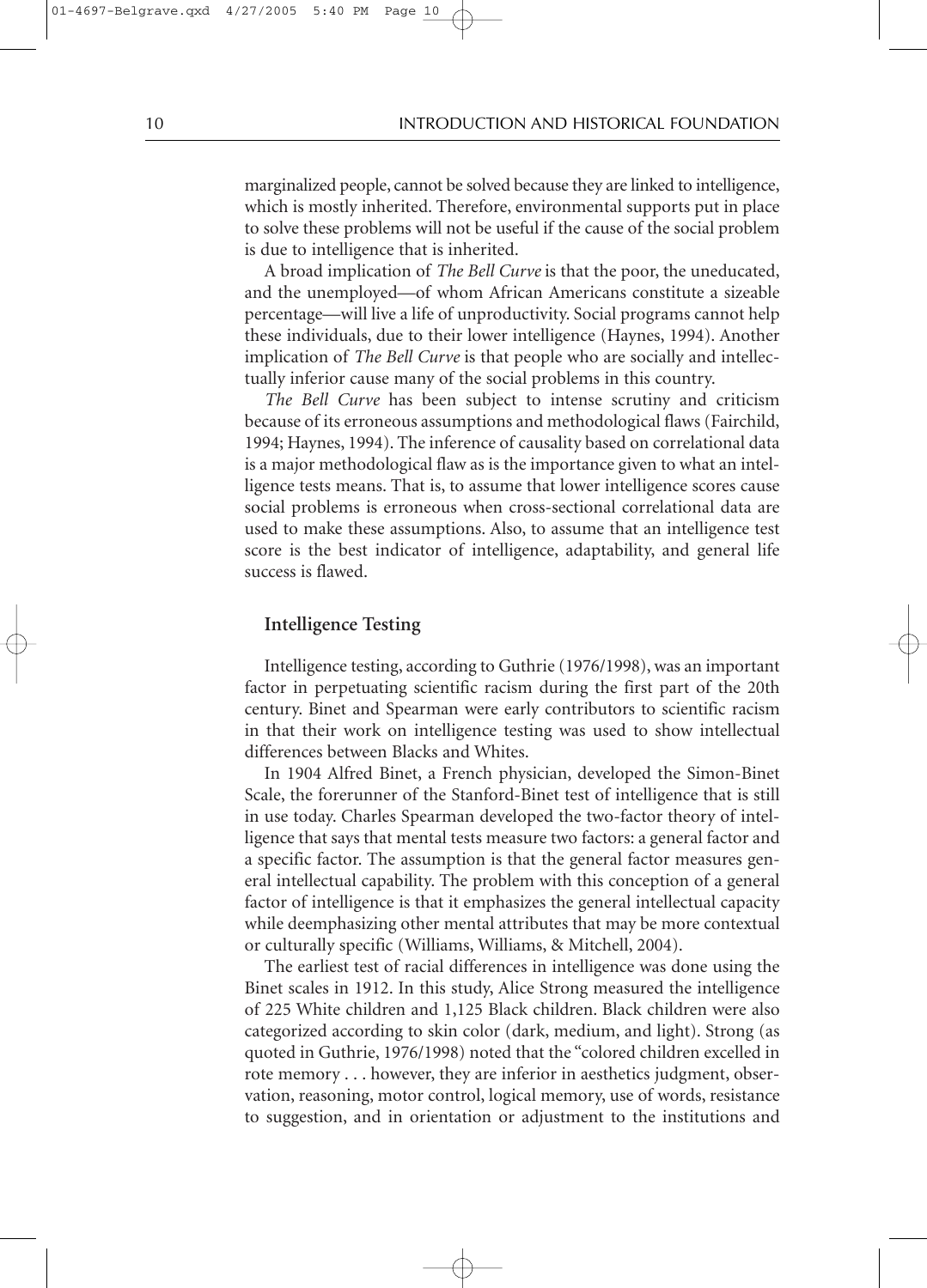complexities of civilized society" (p. 64). In other words, the Black children were inferior to Whites on conceptual and intellectual attributes.

In 1916, Ferguson published a study titled, *The Psychology of the Negro: An Experimental Study.* This study was considered a classic. It reported that the Negro had deficits in abstract thinking, but was very capable in sensory and motor abilities. Given capacity in these types of skills, Negroes should be useful for doing manual work. Overall, much of the early work of American scientists perpetuated the myth of Black inferiority.

# *STUDY OF AFRICAN AMERICANS IN AMERICAN PSYCHOLOGY*

In American psychology, studies of Negroes, Coloreds, Blacks, Afro-Americans, and African Americans have been conducted throughout the last century in the United States. Often, theories and conceptual frameworks that may be useful for Western psychology have been erroneously applied to the psychology of African Americans. For example, consider the concept *self-esteem*, a frequently studied topic in Western and American psychology. In understanding what self-esteem is from an African as well as a Western perspective, one must understand the difference between Western and African conceptions of the self. Using a Western definition, self-esteem can be defined as a feeling of liking and regard for one's *self*. From an Africentric perspective, the personal self is indistinguishable from the self that is derived from membership in the African community (Nobles, 1991). Therefore, one's affiliation to one's group defines one's view of self. The African proverb, "I am because we are and we are because I am," characterizes this notion of the self. Thus, the self-esteem of people of African descent may be different from that of Whites, and it also may function differently for African Americans than for Whites (see Chapter 9 for a more detailed discussion).

Another approach taken by American psychology has been to use information gathered from White populations as the norm and then to compare African Americans with Whites. This approach is seen with the use of measures that have been developed to assess individual difference traits. For example, continuing with the example of self-esteem, a measure of self-esteem that does not include the collective nature of self-esteem may not be relevant for African Americans. Given the problem of nonnormative data, we have seen, over the past two decades, more effort directed at the inclusion of African Americans and other ethnic and cultural groups within normative samples when measures are developed.

A related problem is when methods that are based on Western psychology are used to study African Americans. As will be discussed in Chapter 2, the method for acquiring knowledge may differ for different cultural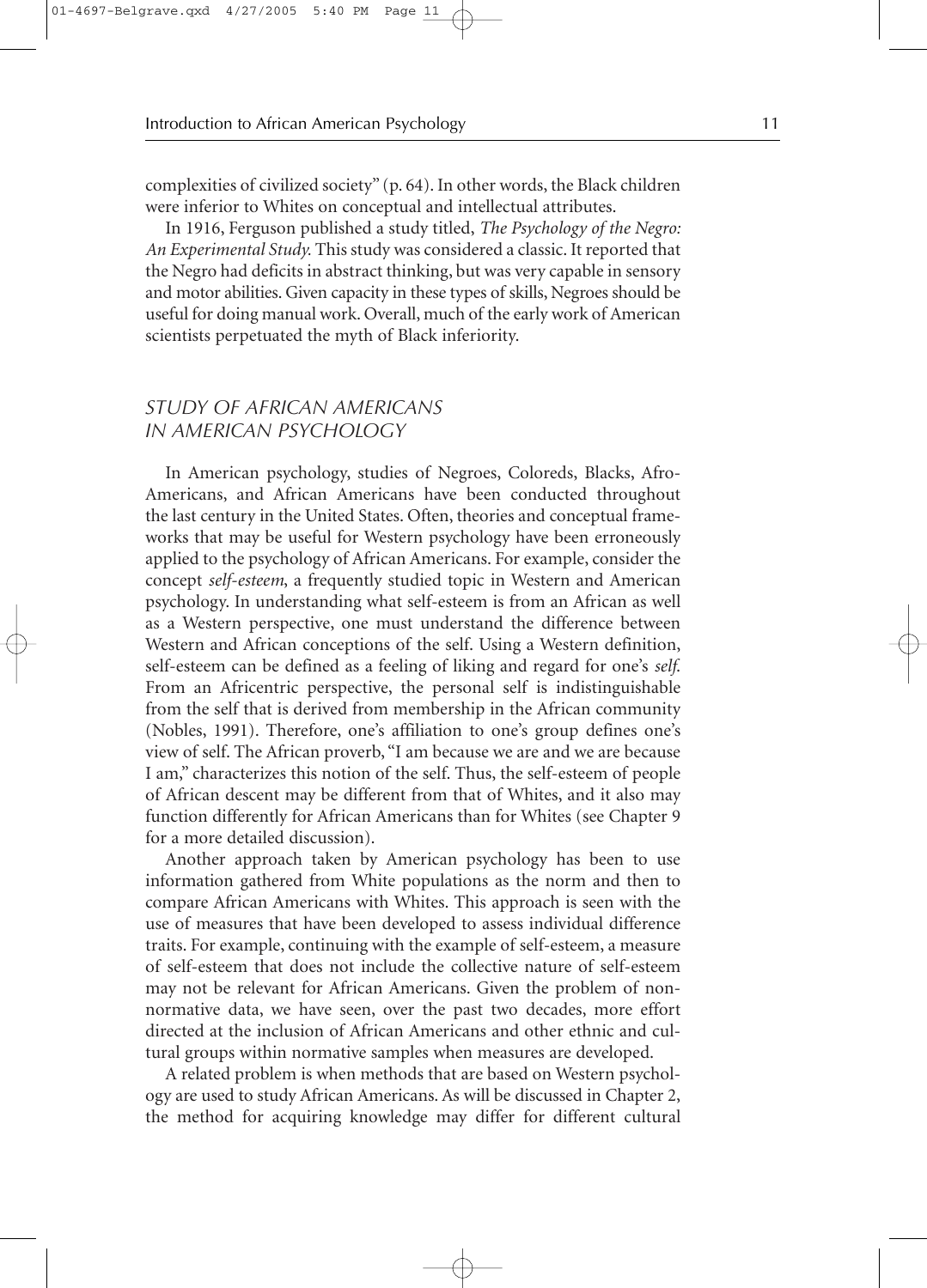groups. According to Africentric scholars, self-knowledge is the most important type of knowledge and is the basis for all knowledge. Selfknowledge then is more important than knowledge that is acquired from the external environment. In this regard, understanding how a person who participates in a research project perceives him- or herself may be just as important as seeing how he or she responds to external stimuli.

Within American psychology, the preferred methodology for conducting research has been the experiment. Experiments are believed to be superior in producing valid and factually correct information. Experiments also provide a context in which predictions—and subsequently control—can be more exact. Yet, experimentation may not be the best way to obtain information about African Americans. Other, more naturalistic methods such as interviewing and systematic observations may be more useful singularly or in conjunction with experimental approaches.

A large percentage of studies done in American psychology have focused on differences among African Americans and Whites. During the first part of the 20th century, most of the research conducted on African Americans involved comparative studies that contrasted African Americans and Whites on individual difference traits (Guthrie, 1976/1998). This focus on differences led to African Americans being viewed as having deficits on many psychological characteristics. Studies that examine within-group differences among African Americans are just as important to aid in understanding why some African Americans do well and others do not. In the next section, we provide an overview of comparative studies on African Americans.

## *COMPARATIVE STUDIES*

The vast majority of the studies conducted by psychologists on African Americans during the first half of the 20th century were studies that compared Colored, Negroes, and Blacks with Whites. For the most part, these studies examined differences between African Americans and Whites on intelligence, mental ability, and personality. Studies were conducted with children, adolescents, and adults. Studies on intellectual differences employed standard individual intelligence tests such as the Stanford-Binet, as well as group tests to assess mental functioning. One such test used was the Army Classification Battery (ACB). The ACB was developed by the army to assess soldiers' aptitude on different assignments. The ACB test was used in several studies that examined differences in mental ability and intelligence between African Americans and Whites. One study that examined differences between Negroes and Whites on the ACB of intelligence found that Negroes scored lower than Whites (Roen, 1961).

Other studies conducted during the first half of the 20th century investigated differences between African Americans and Whites on personality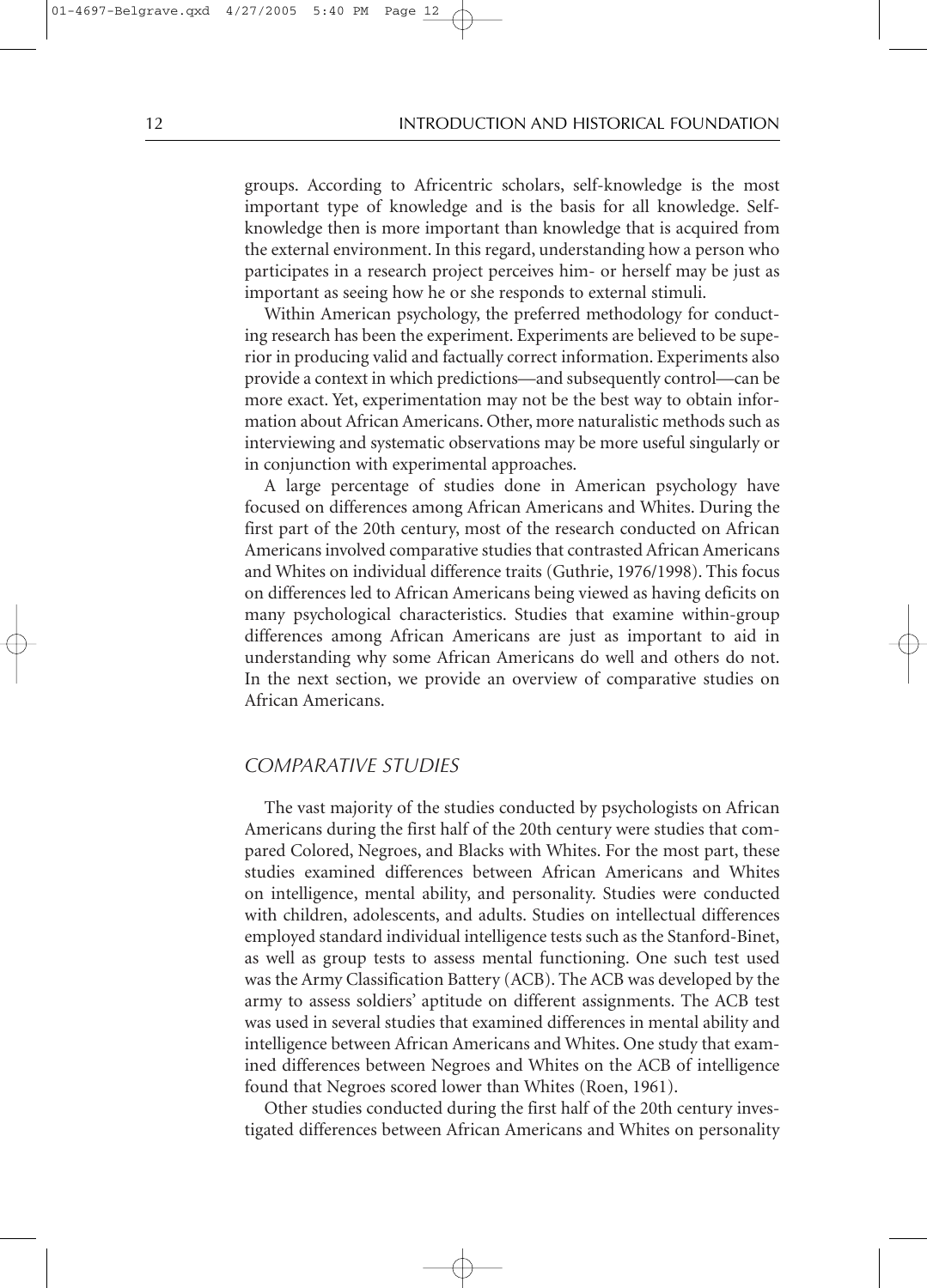attributes, traits, and temperaments. Findings from representative studies are reviewed next. The method used to carry out these studies was influenced by the social and political climate of the time, with most findings reflecting negatively on African Americans. These studies, which almost always found inferior traits among African Americans, contributed to the climate of racism and discrimination against African Americans.

A study published in the 1920s is illustrative of the studies of this era. Peterson (1923) tested White and Colored children using several group intelligence tests and individual learning tests. He found significant race differences, with White children scoring higher on both group and individual tests. He noted in his findings that the White 8-year-old children scored higher than the Negro 10-year-old children. Peterson pointed out that these differences were especially salient because of the fact that 60% of the White 8-year-old children came from poor sections of the city, whereas 97% of the 10-year-old Negro children came from one of the best Negroes schools in the city. He reported that about 83% of the Whites were smarter than the Negroes, and that only 15% to 18% of the Negroes were as smart as the Whites. According to Peterson, differences between the two groups were most striking on tasks that required abstract and logical thinking. In making recommendations stemming from his findings, he suggested that there be less abstract and conventional types of education for Negro children. Peterson did not mention that even though the Negro children may have attended one of the best Negro schools in town, these schools had substantially fewer resources than the poor White schools.

Findings of inferior functioning among African Americans were also seen in early studies on personality traits. Roen (1961) found that Negroes in his study lacked self-confidence more than did Whites. Furthermore, low self-confidence among Negroes was associated with lower intelligence test scores. Roen speculated that the lack of pride in historical achievement, coupled with a negative socioenvironmental context, had led to internalized intellectually defeating personality traits that contributed to lower intelligence scores.

Many studies found that African Americans had elevated scores for problem behaviors. For example, Hokanson and Calden (1960) found even when Negroes and Whites both came from predominately northern working-class settings, Negroes had personality deficits higher in several areas of the Minnesota Multiple Personality Inventory (MMPI). The authors suggested that special norms be developed for Negro and White subjects. Regarding general adaptation to society, studies found that White and Negro adolescents of similar mental ability differed in personal and social adjustment (Pierce-Jones, John, Jackson, & King, 1964).

In a review of psychological studies published between 1943 and 1958, Dreger and Miller (1960) found that Whites were superior to Negroes on several attributes including psychophysical, psychomotor, intelligence, and temperament traits (i.e., neuroticism). They noted that differences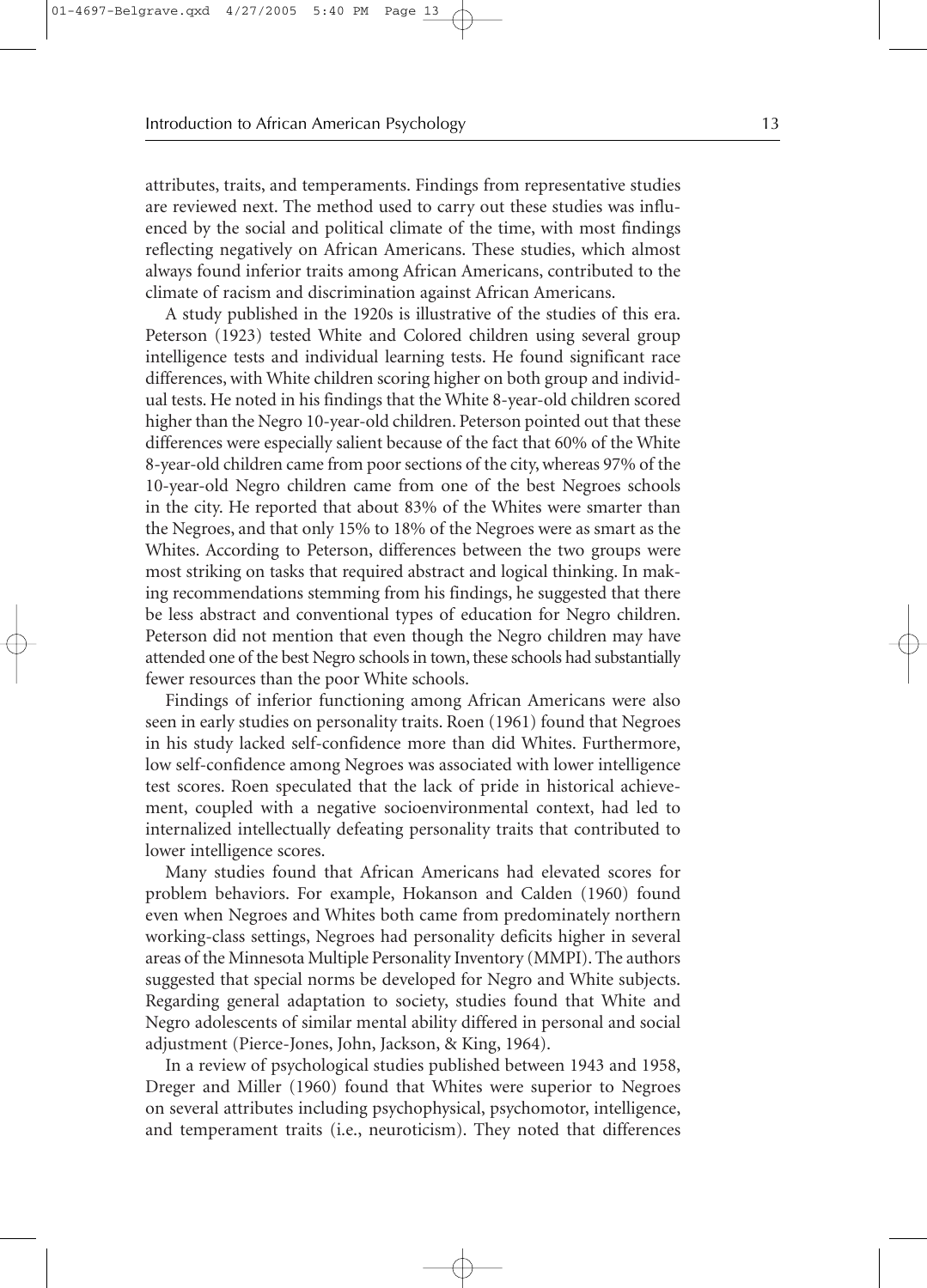between Negroes and Whites were smaller among young children. In none of these studies did the authors find superior performance among African Americans.

Given the findings from psychological studies, it is no wonder there was an assumption of African American racial inferiority during most of the 20th century. These studies were conducted by researchers at prestigious universities who had the authority of their position and "scientific" credibility for their work (Guthrie, 1976/1998).

In spite of the reports of inferior psychological attributes found in most psychology publications, some scholars as early as the 1940s were questioning the racial bias of psychological tests, especially intelligence tests. In commenting on why test items that differentiate between Black and Whites should be replaced, Pastore (1946) pointed out that test items that differentiate between boys and girls are eliminated because they are unfair. However, items that differentiate between Whites and Blacks have not been eliminated in intelligence testing. He concluded that this leads to no differences being seen for boys and girls, but differences being seen between Negroes and Whites.

A large amount of research on African Americans published during the first half of the 20th century was concerned with whether or not the results of differences between Blacks and Whites were due to genetic inferiority or the environment. Studies were cited to provide evidence for both positions. Those who made the argument that the environment was the cause of inferior performance among African Americans presented evidence that African Americans could learn when provided an opportunity. Witty (1945) argued that the scores for the Army General Classification test, a test of intelligence, were associated with educational opportunities for soldiers within their local communities. To support this statement, Witty provided evidence that Negroes improved in performance when given the opportunity. In a special training unit, illiterates were given an 8-week course to develop fourth-grade skills. The essential skills were attained by 87% of the Negroes and 84% of the Whites. He concluded that these findings showed evidence that Negroes are equal to Whites in the ability to learn.

In accounting for environmental influences on low Negro self-concept, Grambs (1965) wrote:

It does not take much imagination to understand that generations of being told one is unworthy do to a group's own validation of its worth. . . . The self-esteem of the Negro is damaged by the overwhelming fact that the world he lives in says,"White is right; black is bad." The impact on the Negro community is to overvalue all those traits of appearance that are most Caucasian. Evidence is clear that in almost every Negro family, the lighter children are favored by the parents. (p. 14)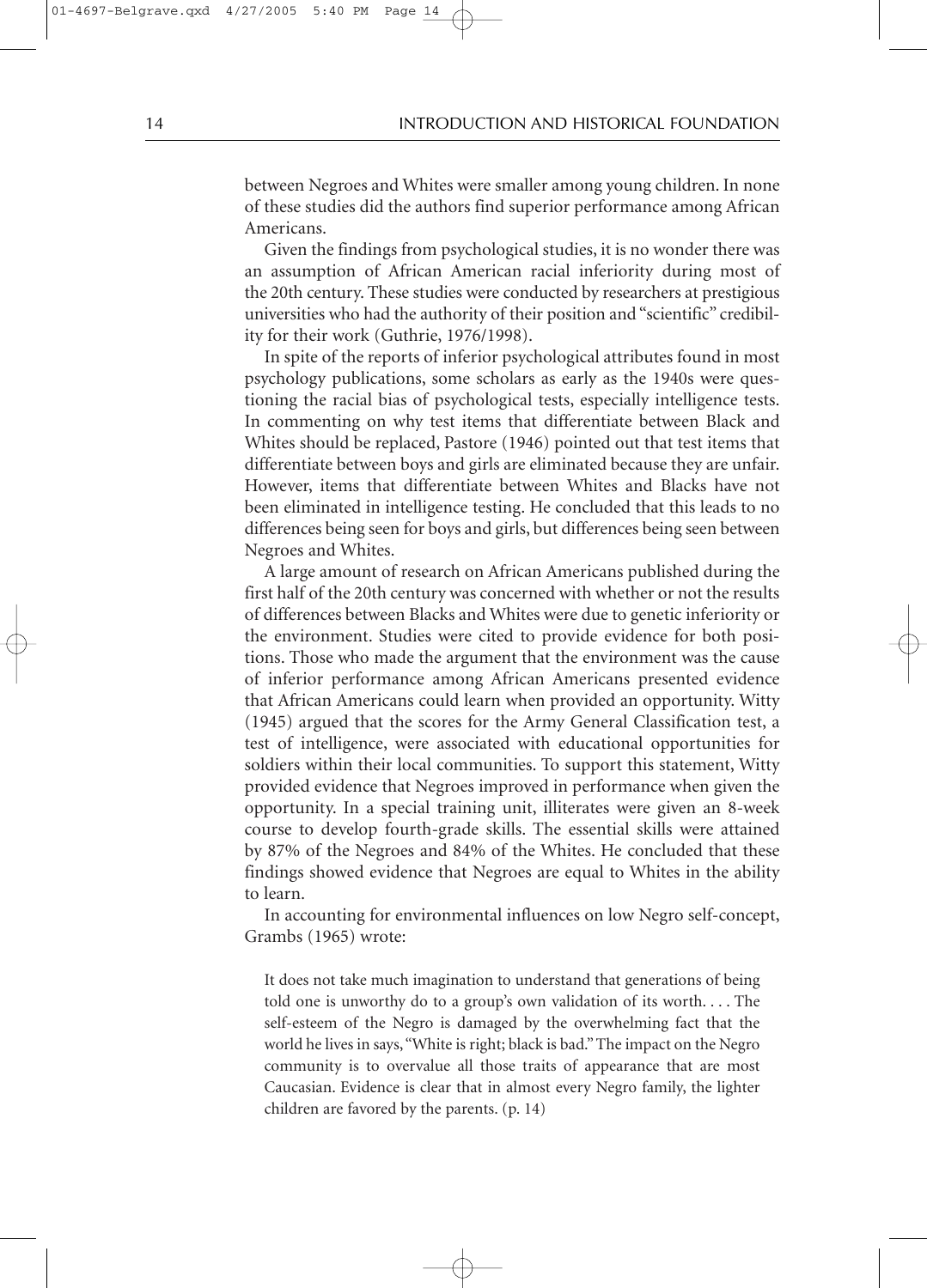The first part of the 20th century saw much work devoted to justifying the inferiority of Blacks within American psychology. However, during the second half of the century, this assumption began to be questioned.

# Self-Determination

Several critical events provided the impetus for the development of a contemporary psychology of African Americans. A pivotal assumption was that African Americans had to define for themselves what constitutes the psychology of African Americans. The emergence of a voice among African American psychologists (albeit few in number) occurred during the sociopolitical struggles of the 1960s for civil rights and equality in all aspects of life. The demand for civil rights was seen in all institutions including educational institutions. Black Nationalism and the Black Power movement were also driving forces for self-determination during the 60s. These sociopolitical movements set the stage for self-determination.

# *AFRICAN AMERICAN PSYCHOLOGISTS IN THE EARLY 20TH CENTURY*

During the first part of the 20th century, a few African Americans were beginning to enter the field of psychology. Despite many obstacles, African Americans managed to become psychologists (Guthrie, 1976/1998). Two of the major obstacles for African Americans were geographical location of graduate programs in psychology and the cost of graduate school. Most graduate-level universities in the South, where the majority of African Americans lived, did not admit African Americans. This meant that African Americans had to go north in order to attend graduate school. However, out-of-state tuition was expensive, as was travel costs to get there. This situation, along with the low incomes of most African Americans during this period, made it very difficult for African Americans to go to graduate school even if they were accepted.

At this time, most African Americans attended predominately Black colleges. White universities required African Americans who had received their bachelor degree from a predominately African American university to complete an additional year of undergraduate school to demonstrate that they had the ability for graduate school. This resulted in a longer period of matriculation for African Americans than for Whites (Guthrie, 1976/1998).

Despite these obstacles, a few African Americans managed to obtain a Ph.D. in psychology during the first quarter of the 20th century. Francis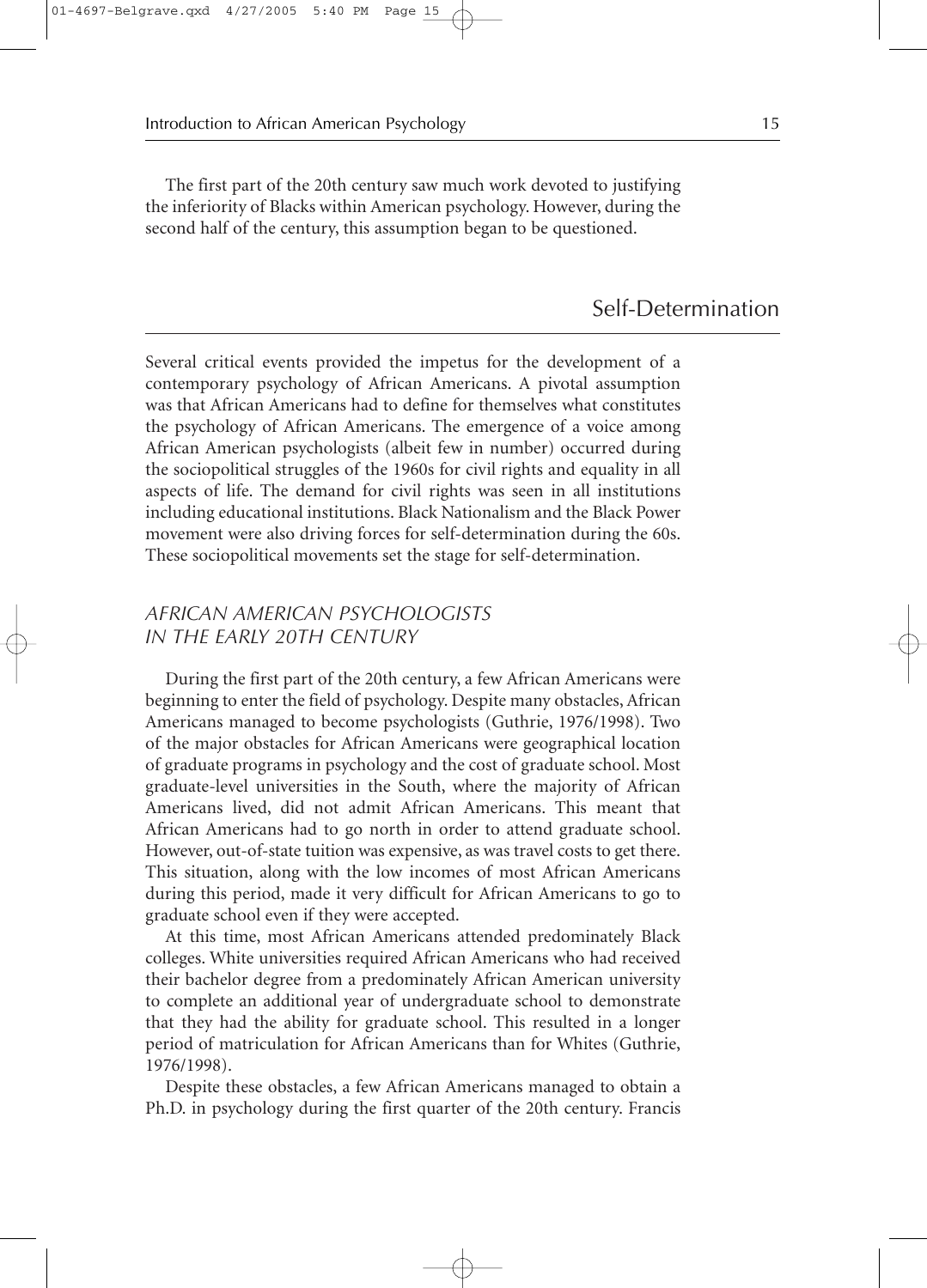Sumner was the first Black to receive a Ph.D. in psychology in 1920 from Clark University in Massachusetts. Because of this distinction, Sumner is referred to as the Father of Black psychology. Sumner conducted his dissertation research on the psychoanalysis of Freud and Adler. He became chair of the Department of Psychology at Howard University in Washington, D.C. Howard became a leading university for providing training in psychology to African Americans at both undergraduate and graduate levels. Charles Henry Thompson was another early recipient of the Ph.D. in psychology. He received his Ph.D. in educational psychology from the University of Chicago in 1925. Dr. Thompson conducted his dissertation research on teacher curriculums.

In 1938, Herman Canaday at West Virginia State College convened Black professionals interested in Black psychology and established a Black psychologists committee within the American Teachers Association (ATA). The ATA was the professional organization for Black educators.

# *THE ASSOCIATION OF BLACK PSYCHOLOGISTS*

The Association of Black Psychologists (ABPsi) was organized in 1968 when African American psychologists attending the predominately White American Psychological Association (APA) Conference reacted to what they felt were nonsupportive, if not racist, positions regarding ethnic minority concerns. A group of African American psychologists met during the 1968 APA meeting in San Francisco and generated a list of demands (Guthrie, 1976/1998). The reactionary position of African American psychologists at this meeting was consistent with the self-determination and protest ideology of the 1960s. African American psychologists were tired of being ignored and were fed up with research, policies, and programs that were discriminatory to African Americans.

The demands that African American psychologists made included:

- 1. The APA must integrate its own workforce with more African Americans
- 2. The APA should work to gain the admittance of more African Americans in psychology graduate schools
- 3. Racist content found in APA journals should be eliminated
- 4. The APA should establish programs so that concerns specific to each minority group can be addressed

Following the 1968 meeting, African American psychologists in attendance decided to form their own organization rather than to try to effect change within the APA.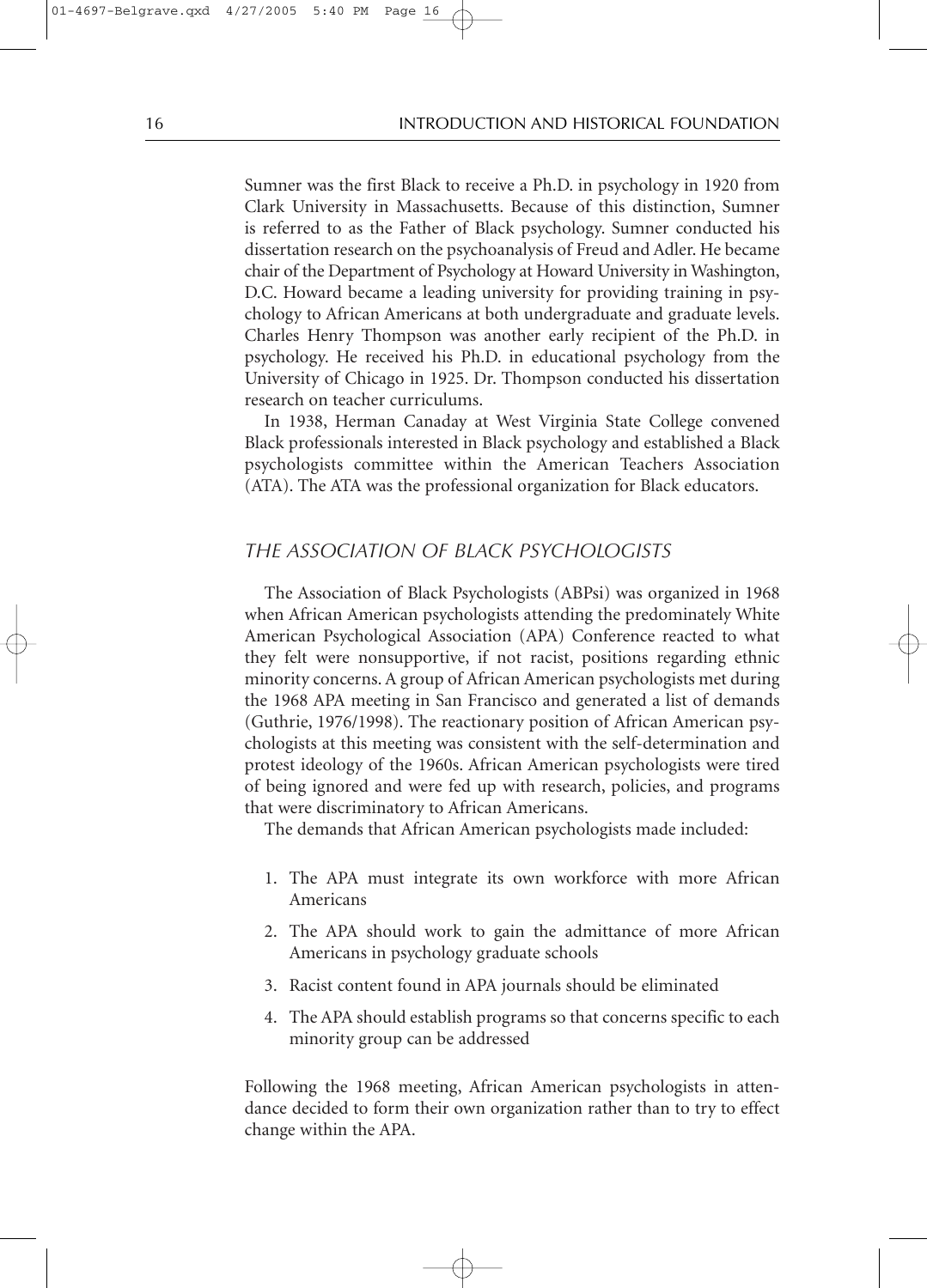The thrust of ABPsi today remains similar to that articulated over 35 years ago. Some of the agendas of the ABPsi today are as follows: First, to provide training and support to African American psychology students. The ABPsi encourages and promotes the professional development of African American undergraduate and graduate students through scholarships, support of students in their research activities, and publications directed at assisting students in their graduate education. The student Committee of ABPsi provides support to and a forum in which students can address important topics facing them, the universities they attend, and communities in which they live. The student ABPsi has been especially beneficial to students who attend predominately White universities as it introduces them to African American psychologists.

Second, ABPsi has been engaged in strong advocacy against racist and discriminatory practices within the discipline of psychology as well as other arenas. The ABPsi has emphasized the need for culturally competent practices, treatment, and services. As early as 1969, the year after the formation of ABPsi, African American psychologists were arguing against the use of culturally biased tests. Robert Williams, then chair of ABPsi, asked for an end to using tests that were not standardized on African Americans, arguing that they were not valid. To illustrate what he perceived as cultural bias in testing, Williams developed a test labeled the "Bitch" test, the Black Intelligence Test of Cultural Homogeneity. Williams showed that when the Bitch test was administered to White samples, they fared poorly in comparison to African Americans. The discriminatory nature of testing as it affects African Americans continues to be one of the major issues addressed by ABPsi.

ABPsi and/or its members have articulated positions on several other practices that are discriminatory against Black people and have promoted agendas that aid in improving the mental, physical, social, economical, and political status of all people of African descent. To this regard, ABPsi has developed position papers and press releases, and have provided information to the general public on racist research, practices, and policies. For example, a special issue of the official journal of ABPsi, *The Journal of Black Psychology*, was dedicated to exposing the fallacies found in the book *The Bell Curve*, which promoted racial inferiority. A 2004 issue of *The Journal of Black Psychology* was devoted to HIV/AIDS epidemiology, prevention, and treatment for people of African descent.

Third, ABPsi has been active in addressing social, psychological, and health problems found among people of African decent through training, education, and programs at the local, state, and national levels. Training in topics related to mental health, substance abuse, HIV, and children and families are offered by local chapters, at the national convention, and by members throughout the country. ABPsi and its members provide health screenings, mental health assessment, expert testimony, consultation to agencies, and other activities in communities throughout the United States.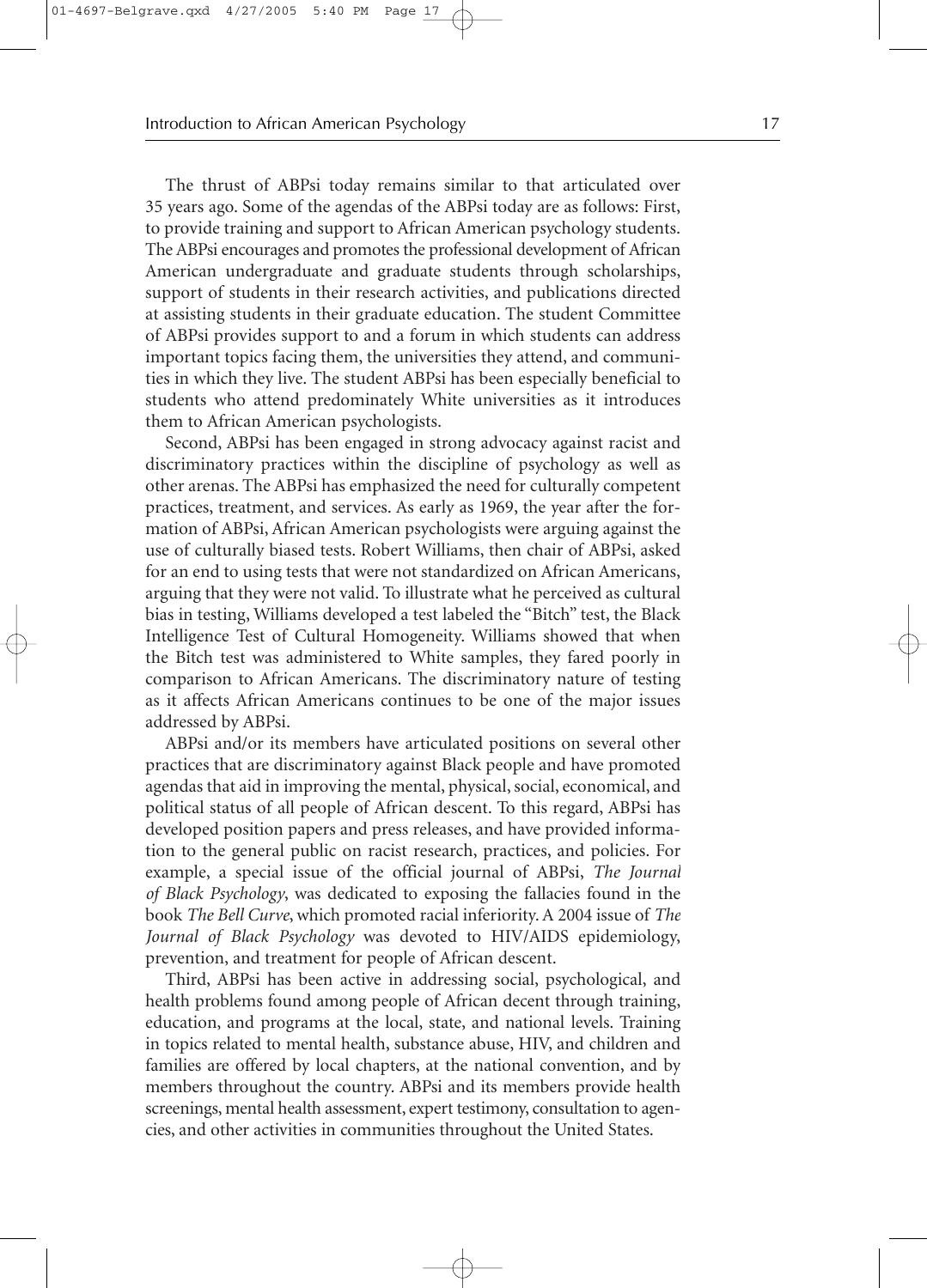Fourth, ABPsi has promoted an awareness of the problems and concerns facing Blacks throughout the diaspora. A related mission is to increase connections and collaborations among Blacks throughout the world. For example, racial apartheid in South Africa, tribal conflict, and famine in African countries have been publicized through ABPsi. Annual national conferences of the ABPsi have included Blacks from other countries, and there have been collaborative activities with Blacks from other countries including the Caribbean, Africa, and South America. Two ABPsi annual conferences have been international conferences, held in Jamaica and Ghana.

# *TOWARD A BLACK PSYCHOLOGY*

A seminal message that contributed to the recognition of the field of Black psychology was articulated by Joseph White (1970) in an Ebony magazine article titled "Toward a Black Psychology." A recent update to this article appeared as a chapter in the fourth edition of Reginald Jones's book *Black Psychology* (2004). In this article, Dr. White, a professor at the University of California, Irvine, explained how it was difficult, if not impossible, to understand the psychology of Black people using theories that were developed by White psychologists to examine White people (Guthrie, 1976/1998). In this article, White strongly advocated a Black psychology defined by Blacks.

This article received a lot of attention from the public. Some felt that the position of Joseph White was polarizing for African Americans. Others felt that this position dichotomized psychology into Black and White disciplines. Still others felt that a psychology formulated from the experiences of Blacks would marginalize Black psychology. The perspective that Black psychology was in some way different from White psychology was perceived by some as creating a lower-class psychology for Blacks. Others felt just as strongly as Professor White that it was time for Black psychology to be formulated for the authentic experiences of Blacks.

# *THE JOURNAL OF BLACK PSYCHOLOGY*

*The Journal of Black Psychology* is the official journal of the ABPsi. The journal began in 1974, six years after the formation of the ABPsi, and has grown from publishing issues twice a year to publishing issues four times per year. In addition, special issues that focus on specific topics are published on a periodic basic. Some of the more recent special issue topics have included sickle cell disease, racial identity, African American children, HIV prevention, and substance abuse prevention*. The Journal of Black Psychology* publishes contributions within the field of psychology that are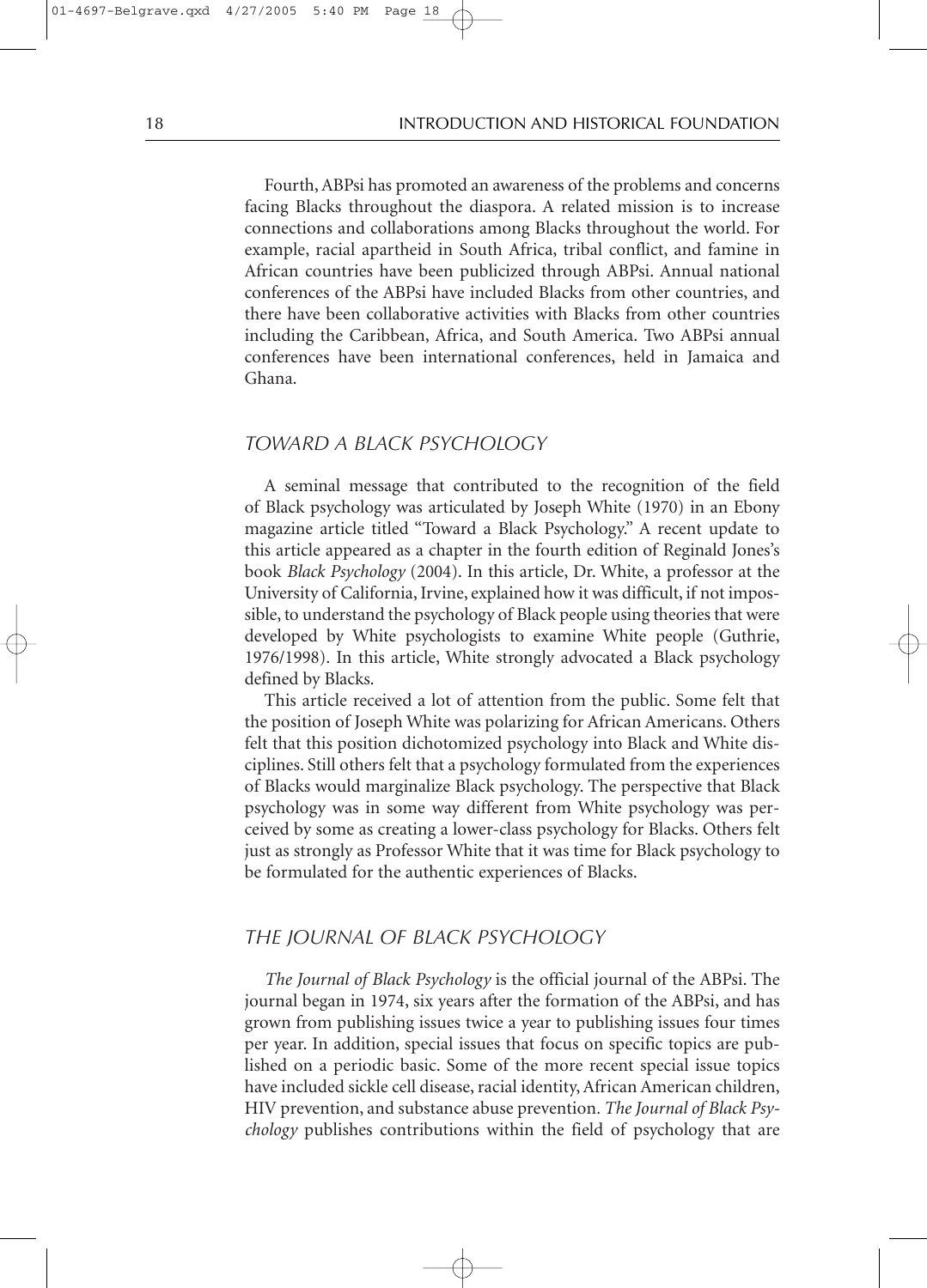directed toward the understanding of the experience and behavior of Black populations. The major disciplines of psychology are represented in the journal, including clinical, counseling, social, educational, organizational, and cognitive psychology. Journal articles tend to be empirical but also include theoretical reviews, commentaries, case studies, and book reviews. *The Journal of Black Psychology* was relied on extensively in gathering research and literature for this book.

## *STUDIES OF AFRICAN AMERICANS IN OTHER JOURNALS*

There have been an increasing number of studies on African Americans published in journals other than *The Journal of Black Psychology*. This increase has been partially due to the increase in African American psychologists and to an increasing awareness of cultural diversity. Publications have expanded the knowledge of African Americans and informed the psychological community on culturally congruent approaches to studying African Americans. The more recent writings have also focused more on understanding African American behaviors from a positive, culturally appropriate framework rather than a negative, culturally deviant framework.

# *INFLUENTIAL AFRICAN AMERICAN PSYCHOLOGISTS*

Several African American psychologists have influenced the field of African American psychology. Next, we highlight individuals who have made important contributions. We selected these individuals based on several considerations: (a) These individuals were the first to obtain a doctorate in psychology or the first in other accomplishments. (b) They have developed new theories and conceptual frameworks. (c) They have conducted research that has impacted social policy and improved conditions for African Americans. Some have been influential because they have advanced theories that have been a catalyst for others who have followed them; still others have had a large impact because of how prolific they were. Some are listed because they have directly and indirectly influenced our teachings and writings.

## **Francis C. Sumner**

Sumner, the first African American to receive a Ph.D. in psychology in the United States (in 1920) is regarded as the Father of Black Psychology (Guthrie, 1976/1998). This accomplishment is noteworthy because at the time he received his degree, only 11 Blacks out of a total of 10,000 recipients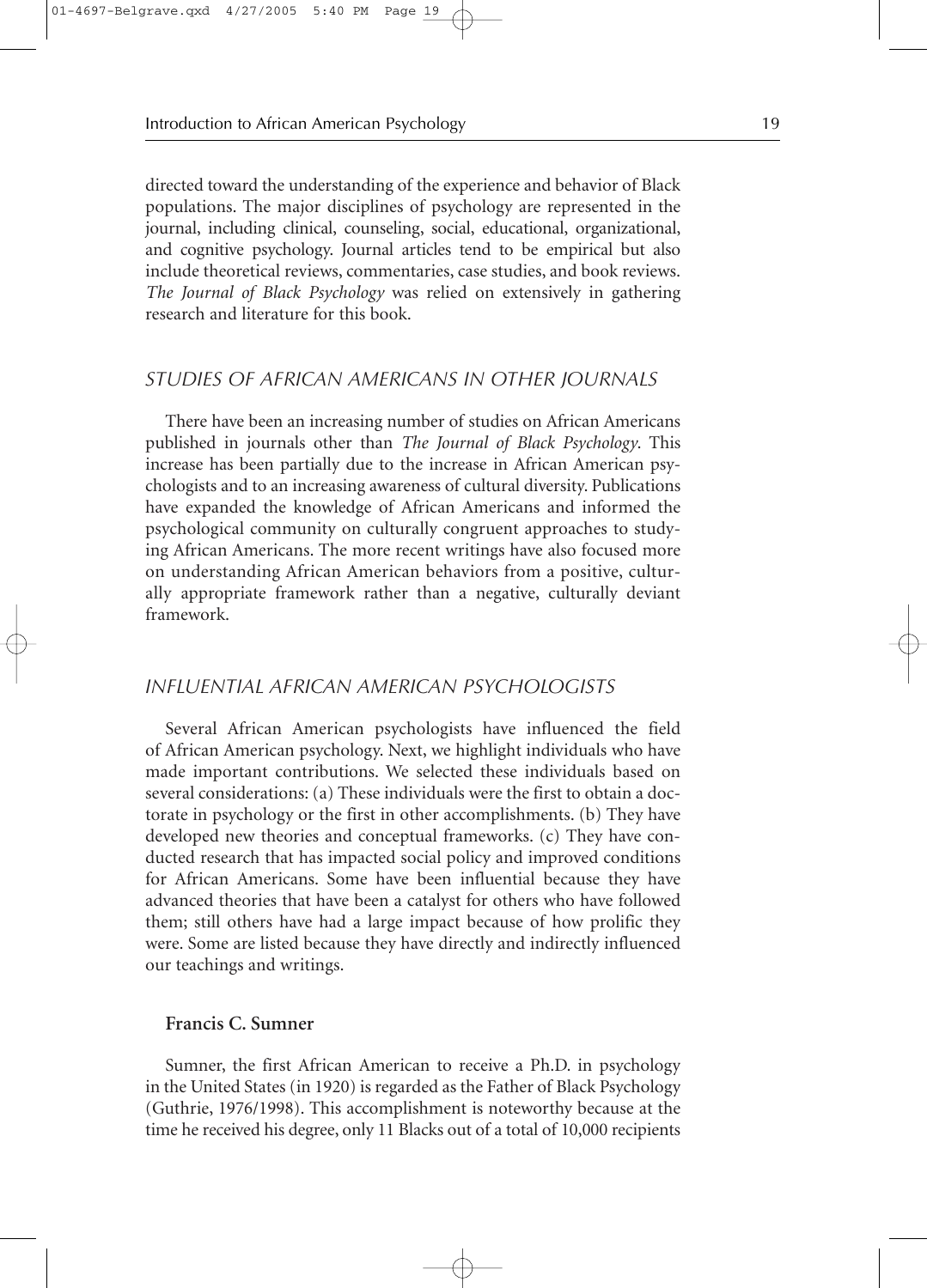had earned a Ph.D. between 1876 and 1920 in the United States. Working against many barriers, Francis Sumner earned his degree at Clark University in Massachusetts. At the age of 15, he enrolled as a freshman at Lincoln University in Pennsylvania after having passed an examination in lieu of a high school diploma. He enrolled in Clark College in 1915 and also received a degree in English.

Sumner joined the faculty at Howard University, Washington, D.C., in 1928 and was chair of the Department of Psychology from 1928 to 1954. During this period, he established strong graduate and undergraduate programs in psychology. Under his leadership, the department produced many influential Black psychologists and provided training, especially at the bachelor's and master's levels. Both Mamie Clark and Kenneth Clark, two other influential African American psychologists, received training at Howard University.

# **Mamie Clark and Kenneth Clark**

This husband and wife team is best known for their work on racial preferences among Black children. Their classic doll studies were published in the 1940s and early 1950s. In these studies, Black children were shown Black and White dolls and told to choose the one that looked like them, the one they preferred, the one that was a good doll, and the one that was a bad doll. The Clarks concluded from their findings that Black children preferred White dolls. This classic study led the Clarks to argue that Black children who attended segregated schools had low self-esteem. The findings were used in arguments against racial segregation, the most famous of which was the 1954 landmark case *Brown v. Board of Education*. Prior to this, Blacks had received inferior education in segregated schools. The *Brown v. Board of Education* landmark decision ruled that separate but equal education was unconstitutional. That is, schools could not be separate and equal at the same time. Although there were several subsequent methodological criticisms of the Clark and Clark doll studies, they continue to be classic studies of racial identity and preferences. Kenneth Clark was the first and only Black to be president of the APA.

#### **William Cross**

William Cross's model of the development of racial and ethnic identity has generated a considerable amount of work over the past three decades and continues to do so today. Cross's model was labeled a "nigrescence" model. Nigrescence models accounted for the progression of African Americans through sequential stages to arrive at a healthy racial identity (Cross, 1978). These stages were subsequently labeled as pre-encounter, encounter, immersion-emersion, internalization, and internalization commitment.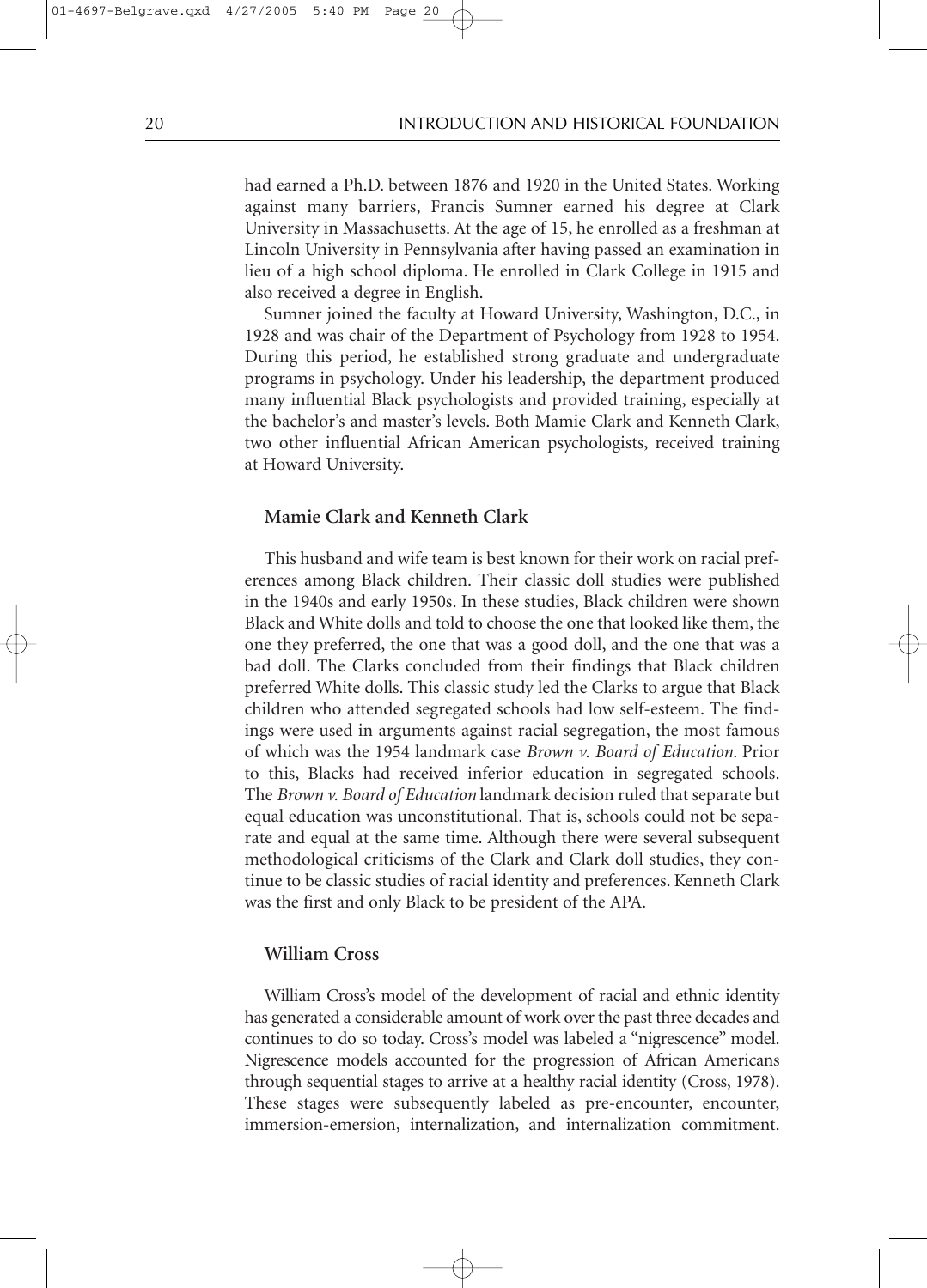Each stage is characterized by certain affective, cognitive, and behavioral reactions. Racial identity theory is discussed more extensively in Chapter 9. Cross's model has been revised and augmented by several other scholars including Janet Helms and Thomas Parham. The theory of racial identity has prompted much research (Cross, Parham, & Helms, 1998).

#### **Reginald Jones**

Reginald Jones is included as an influential psychologist because of the large amount of work he has published on Black psychology. Jones has published over 20 books on African American psychology and related topics, and his books have provided comprehensive coverage of Black psychology. Many of his works are edited volumes that include a variety of authors, perspectives, and topics. His book on Black psychology was the first to be published on the topic. The first edition of *Black Psychology* was first published in 1972, and the fourth edition was published in 2004. *Black Psychology* includes chapters on several topics including African philosophy, personality, assessment, intelligence assessment, counseling, racism, racial identity, cognition, and language. We frequently consulted Jones's *Black Psychology* when writing this book.

Some of the other books on African American psychology that Jones has edited include *African American Identity Development* (1998); *Advances in African American Psychology* (1999); *African American Children, Youth, and Parenting* (1998); *African American Mental Health* (1998); *Black Adolescents* (1989); and *Handbook of Tests and Measurement for Black Populations* (1996). The books authored by Dr. Jones have been used in African American psychology classes and similar courses throughout the country. Dr. Jones is currently a professor emeritus at Hampton University in Hampton, Virginia.

#### **James Jones**

James Jones is included as an influential African American psychologist for two reasons. First, his book on *Prejudice and Racism*, originally published in 1972 and revised in 1997, is a classic examination of prejudice and racism. In this book, Jones provides an analysis of the different types of racism, that is, individual, institutional, and cultural.

Second, Dr. Jones has substantially impacted African American psychology in his role as the Director of the APA's Minority Fellowship Program. In this position, Dr. Jones has been responsible for managing a program to increase the number of African American and other ethnic minority scholars who obtain doctorates in psychology. The mission of the minority fellowship program is to improve the quality of mental health treatment and research on issues of concern among ethnic minority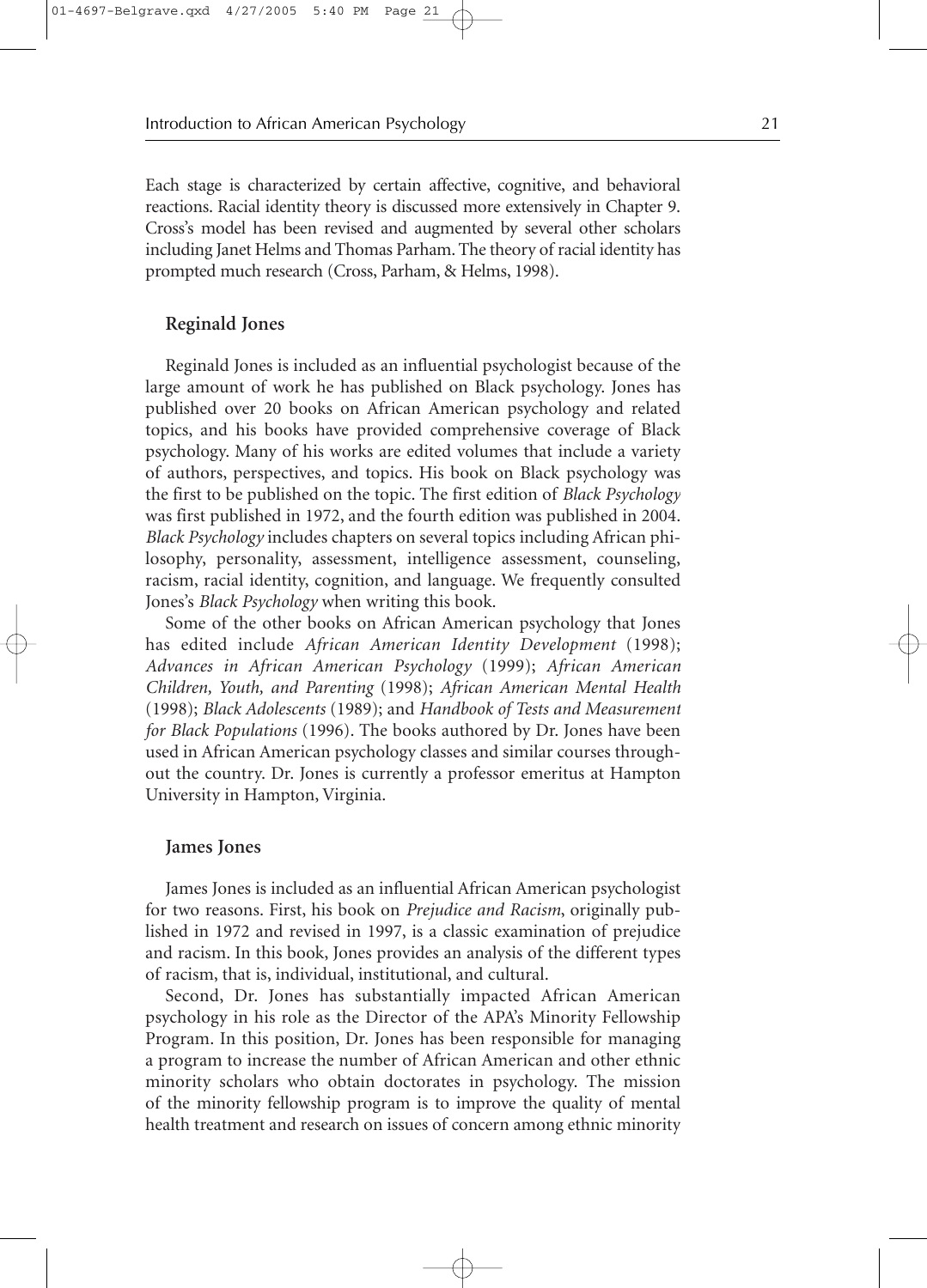populations in psychology by offering financial support and by providing guidance and training in becoming a psychologist. The minority fellowship program began in 1974 with Dalmas Taylor as the first director. James Jones became director in 1977 and continues to direct the program.

## **Africentric Psychologists**

Beginning in the 1970s, several African American psychologists began writing and educating people about the importance of understanding African philosophy as a basis for understanding African American psychology. These include Na'im Akbar, Asa Hilliard, Wade Nobles, Joseph Baldwin (a.k.a. Kobi Kambon), Daudi Azibo, and Linda James Myers. The work of these psychologists is often published in *The Journal of Black Psychology*. Chapters were also published in Reginald Jones's edited book, *Black Psychology*. Several of these psychologists are highlighted in Chapter 2.

# *AFRICAN AMERICANS' PRESENCE WITHIN THE AMERICAN PSYCHOLOGICAL ASSOCIATION*

The APA is a membership organization of approximately 150,000 members. The mission of APA is to advance psychology as a science and profession as a means of promoting human welfare. Divisions within APA operate that are geared to disciplines and interest of APA members (APA, 2005).

Several components of APA represent the professional interests of African American psychologists. APA's Division 45, The Society for the Psychological Study of Ethnic Minority Issues, encourages research on ethnic minority issues and the application of psychological knowledge to addressing issues of ethnic minority population. One distinction between APA's Division 45 and the ABPsi is that the APA's Division 45 supports ethnic minority issues of all ethnic minority groups and ABPsi is more specifically focused on Black issues. The official journal of Division 45 is *Cultural Diversity and Ethnic Minority Psychology*. This journal is published quarterly.

The Office of Ethnic Minority Affairs at APA seeks to increase the scientific understanding of how culture pertains to psychology and how ethnicity influences behavior. It also focuses on promotion, recruitment, retention and training opportunities for ethnic minority psychologist, increasing the delivery of appropriate psychological services to ethnic minority communities, and promoting better inclusion of ethnic minorities in organized psychology (APA, 2004).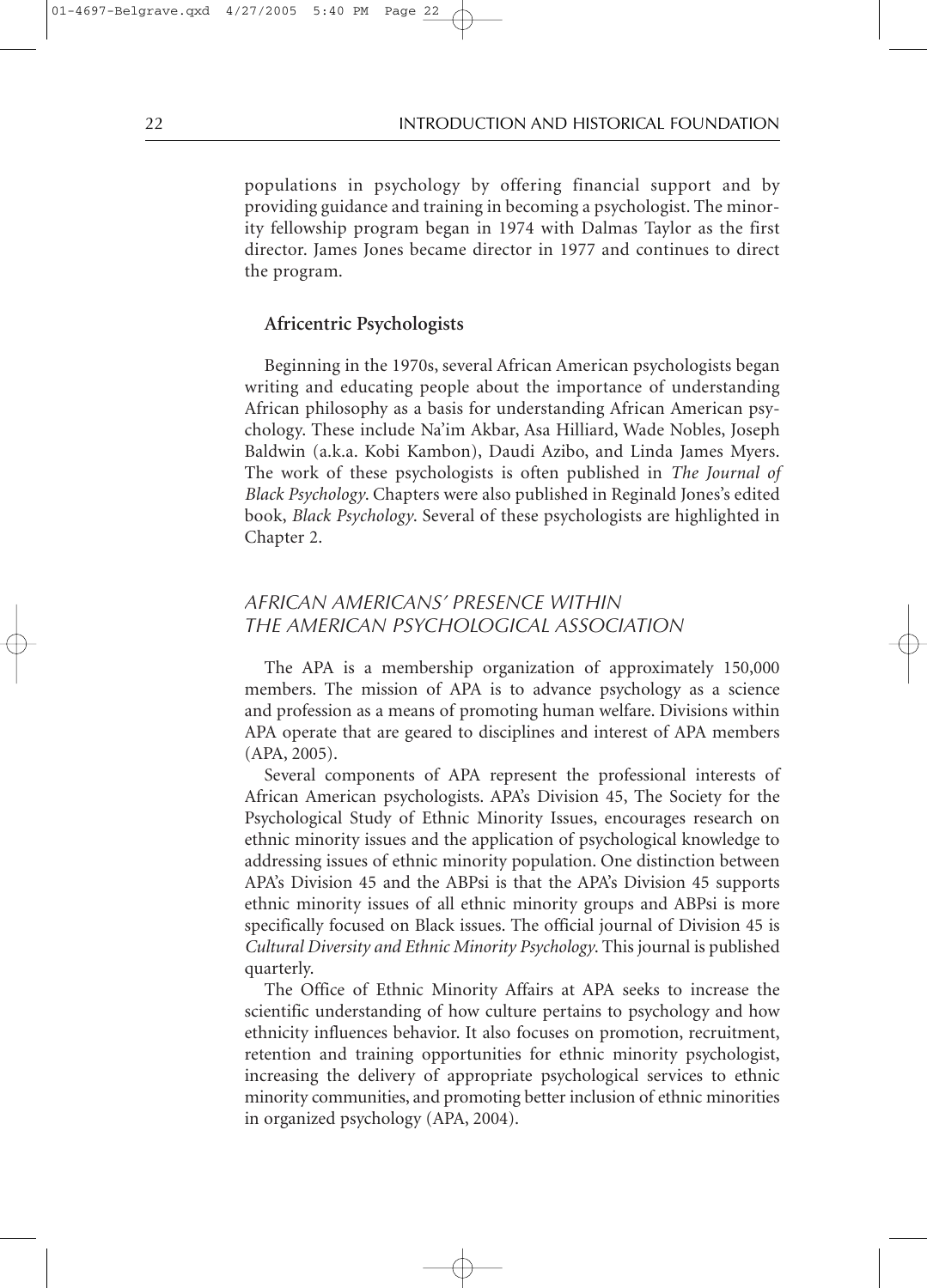# Status of African American Psychology Today

# *TEACHING AFRICAN AMERICAN PSYCHOLOGY*

Today, African American psychology is taught at many colleges and universities. The course is often cross-listed with African American studies. Increased interests in African American psychology is attributed to several factors, including the growing appreciation for cultural diversity, increased enrollment of African American students, recognition of the contributions of African American psychology to general psychology, and increases in the number of African American faculty who can teach this course.

# *NUMBER OF AFRICAN AMERICAN PSYCHOLOGISTS*

To date, data on the exact number of African American psychologists could not be obtained. However, statistics reported by APA show that there has been a shift in the number of Ph.D.-level psychologists of color. In 1977, 7.5% of the new doctorates in psychology were people of color. This number had increased to 17.7% by 2000 (APA Research Office, 2000). Among Ph.D.s in the workforce, only 2% were people of color in 1973 compared to 9% in 1999. Although the increase has been fairly substantial, the percentage of people of color within psychology is still significantly less than one would expect given their representation in this country. Also, it is important to note that this number represents all people of color, including Hispanics, Asian/Pacific Islanders, Native American/Alaska Natives, and Blacks.

# *AFRICAN AMERICAN FACULTY AND GRADUATE STUDENTS IN GRADUATE DEPARTMENTS OF PSYCHOLOGY*

The presence of African American faculty in psychology departments, specifically graduate departments, is important. Graduate departments provide training at the doctoral level. African American faculty are important insofar as they generally tend to encourage research on issues of concern to African Americans, assist in recruitment and retention of African American students, and teach classes and integrate material on African Americans in the curriculum of courses taught. An APA survey of departments of psychology gathered demographic data on faculty and graduate students (APA Research Office, 2000). In 2000, racial/ethnic minority faculty represented approximately 10.5% of all full-time faculty in doctorallevel programs. Because all ethnic minority faculty are included in this figure, the number of African American faculty is much lower.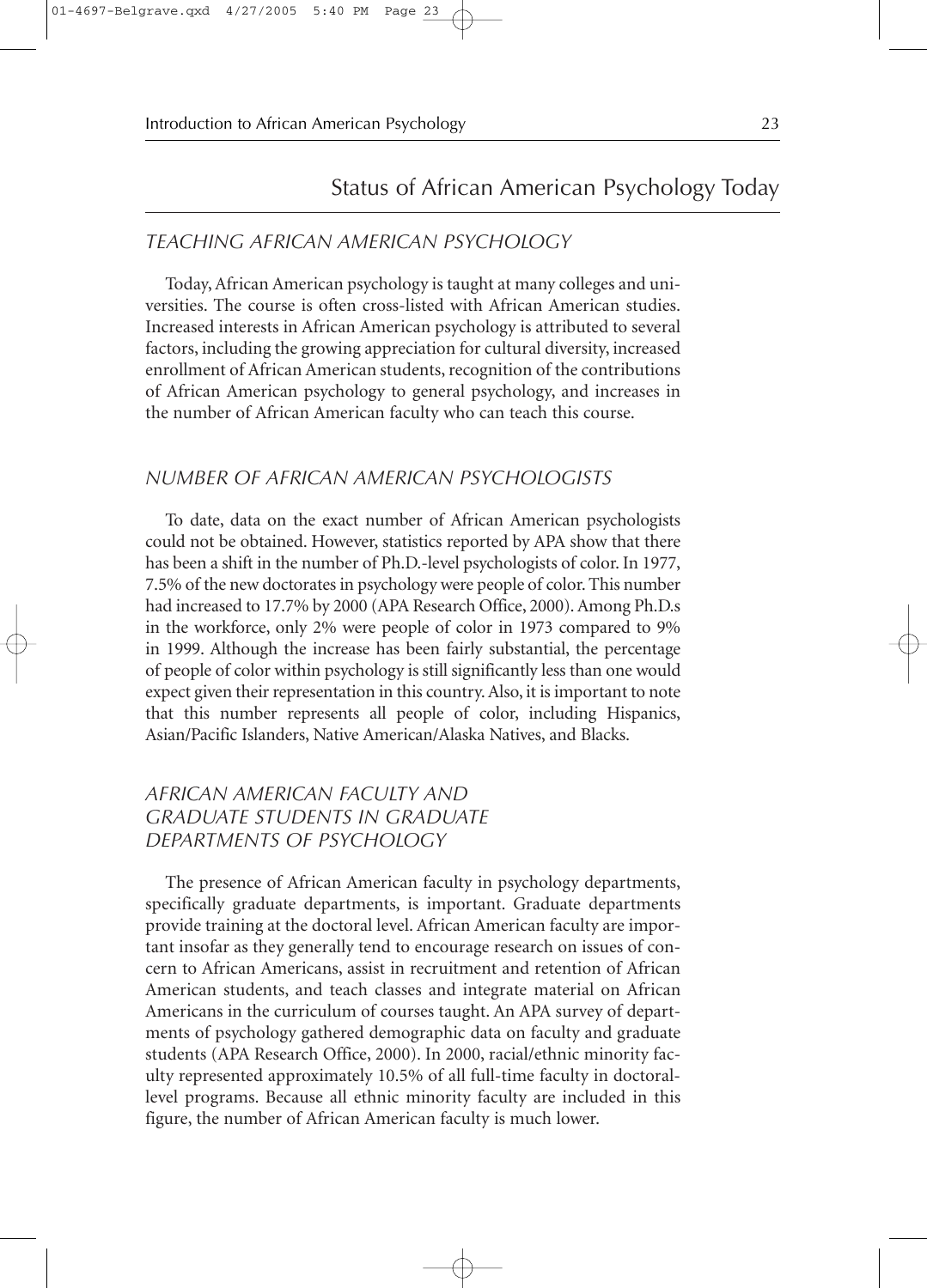#### 24 INTRODUCTION AND HISTORICAL FOUNDATION

Statistics compiled by APA on the percentage of ethnic minority students in doctoral programs show that in 2000 7.2% of first-year students in doctoral programs were African American, 6.3% of students were Asian, and 5.6% were Hispanic (APA Research Office, 2000). Consistent with faculty, the number of students enrolled in graduate programs is not representative of the ethnic group representation in this country. One of the barriers to the enrollment of African Americans is the lack of mentoring at the undergraduate level for preparation for graduate schools. The lack of mentoring may occur at both predominately White and predominately African American colleges and universities. African Americans who attend predominately White institutions may not develop a relationship with faculty and/or be provided the type of guidance needed to prepare for graduate school. Students attending predominately African American schools may have more interactions with faculty, but because most African American universities are traditionally teaching universities, they may not be exposed to the research experiences that are often required for graduate school.

# Methodological Issues

Some of the methodological issues that were historically problematic in studying African Americans remain today. The best methods for studying African American populations may differ from the methods for studying other ethnic groups. For example, the experimental method is the favored method in psychology and has been considered the gold standard for conducting research. However, it may not always be the best way to arrive at an understanding of the psychology of African Americans. Other methods such as interviewing and observing may be more appropriate, depending on what is being studied. African psychology (discussed in Chapter 2) considers self-knowledge and intuition to be as important as source of knowing as observable data. Self-knowledge is derived from asking people about themselves not from observing them under experimental conditions.

Another methodological consideration is the relevance of the constructs that are being examined for African Americans. A construct may not hold the same meaning for African Americans as other ethnic groups. An earlier example we used was how the concept of self-esteem is used. For people of African descent, the concept of self includes the collective as well as the individual self. From a Western psychological perspective, the self is individualized. Another construct that may differ is that of the family. Who constitutes the African American family? What is an effective family? What does it mean to have a functioning family? The answers to these questions may differ for African Americans than for other groups. Clearly, more research is needed to better understand when constructs are universal and when constructs are culturally specific to African Americans.